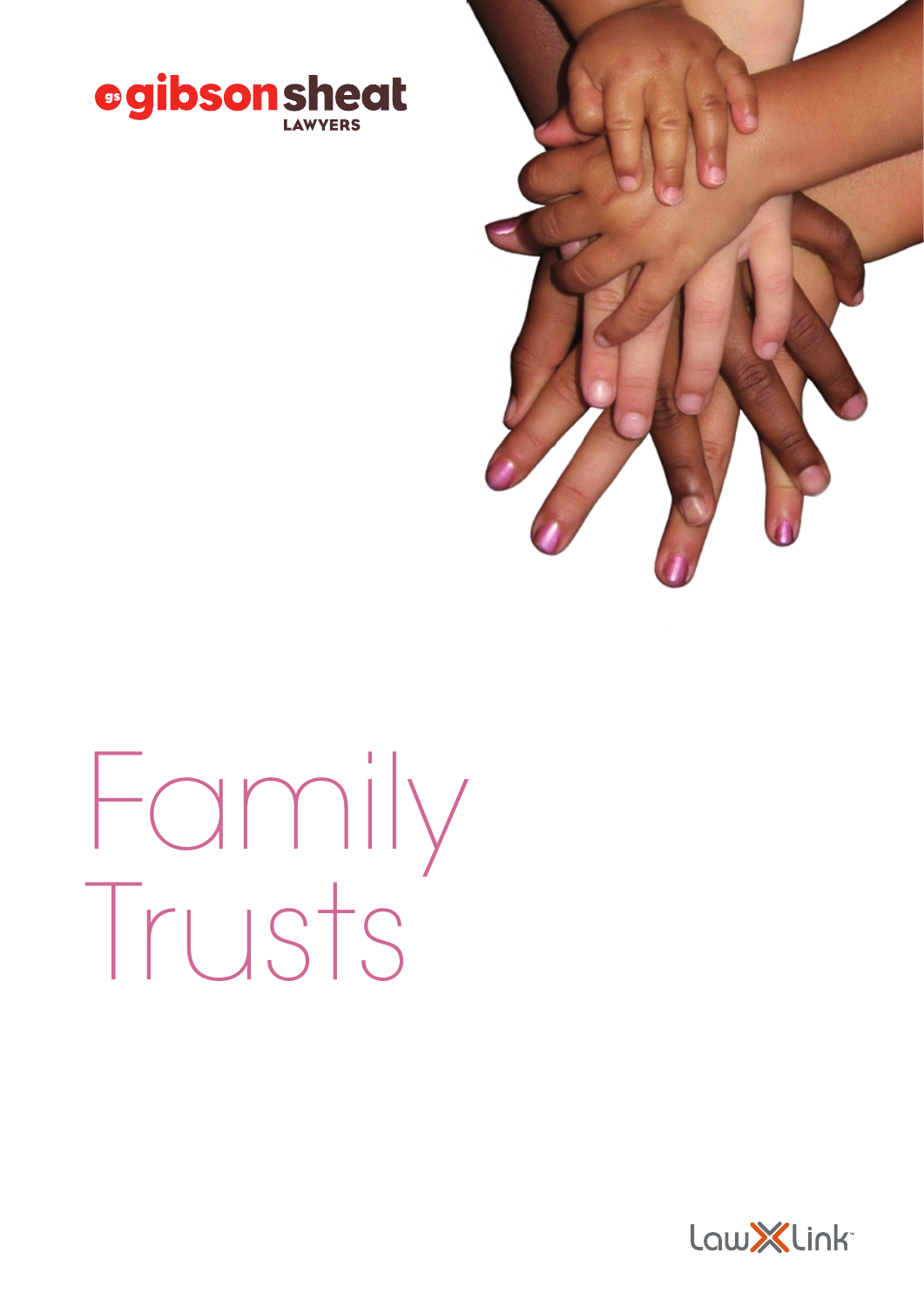# **Contents**

| <b>Family Trusts</b>         | 1  |
|------------------------------|----|
| What is a Family Trust?      | 3  |
| Establishing a Trust         | 9  |
| Administering a Trust        | 15 |
| Relationship property issues | 19 |
| Important terms              | 19 |
| Where to from here?          | 20 |

**This booklet is printed on Neo Pro Digital Silk.** Neo Pro is Certified FSC CO15443 from the Forest<br>Stewardship Council, and comes from well managed forests (WMF). The manufacturing process operates under an environmental management system that is Certified by ISO 9002 & 14001. Neo Pro is Elemental Chlorine Free (EFC) and acid free (PH).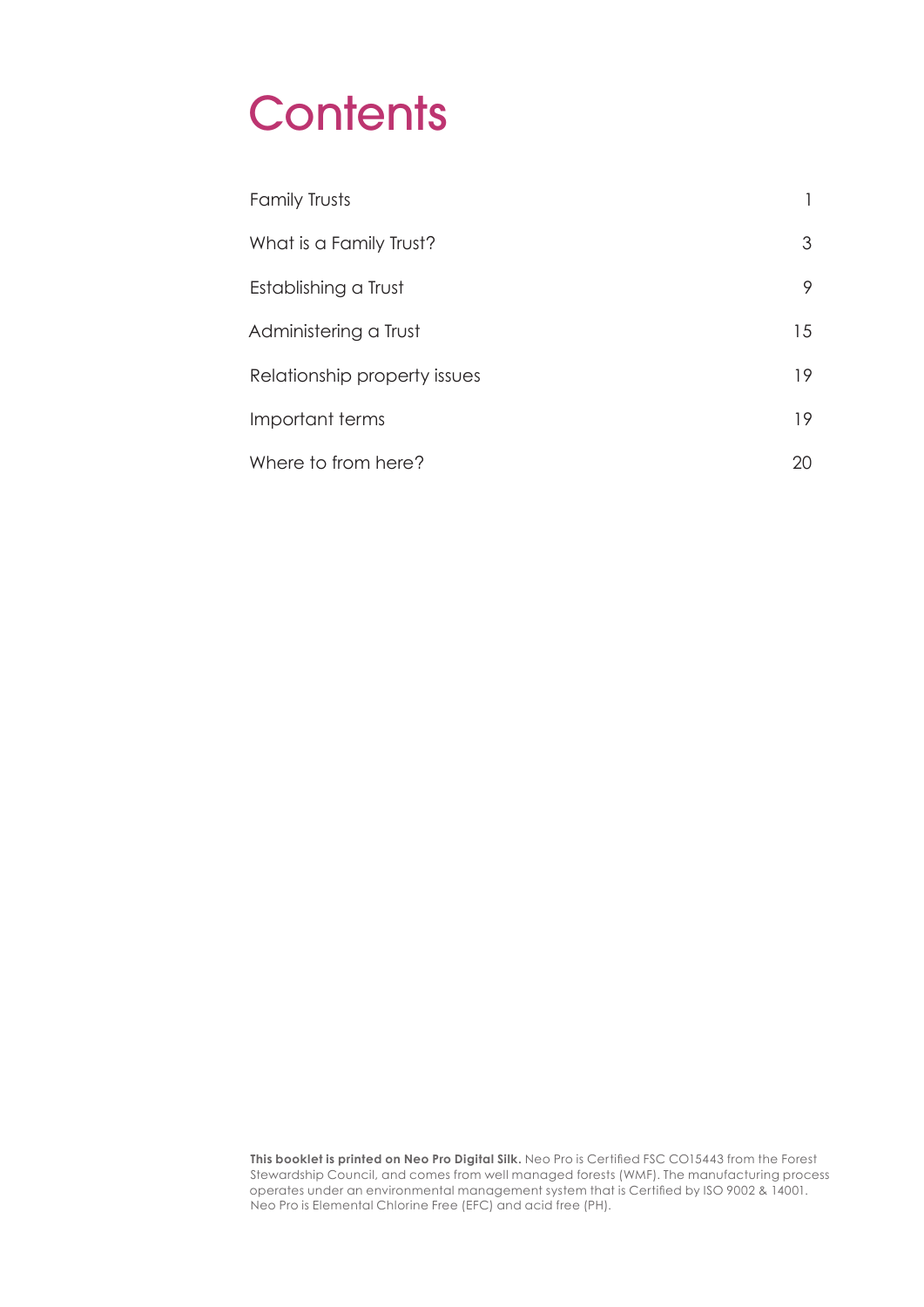# Family Trusts

One of the few certainties in life is change. Although change can be exciting, it can also create significant financial risks for you and your family. Establishing a family trust can help to protect you and your family from these financial risks.

The aim of this booklet is to provide you with the information you need to make the following three decisions:

- 1. whether establishing a family trust is appropriate for you and your family;
- 2. how to establish your own family trust; and
- 3. how to administer your family trust after you have set it up.

A family trust should be designed to protect you and your family. As everybody's situation is different, family trust arrangements need to be tailored to your particular situation. The information in this booklet provides a general guideline but cannot replace the detailed legal advice you will receive from your Lawlink lawyer. If you decide to establish a family trust, your Lawlink lawyer will ensure that the trust arrangements you put in place are tailored to meet the needs and aspirations of you and your family.

You will note that a number of terms throughout the document are printed in bold type. These terms are particularly significant and you can find a useful explanation of them at the end of the booklet.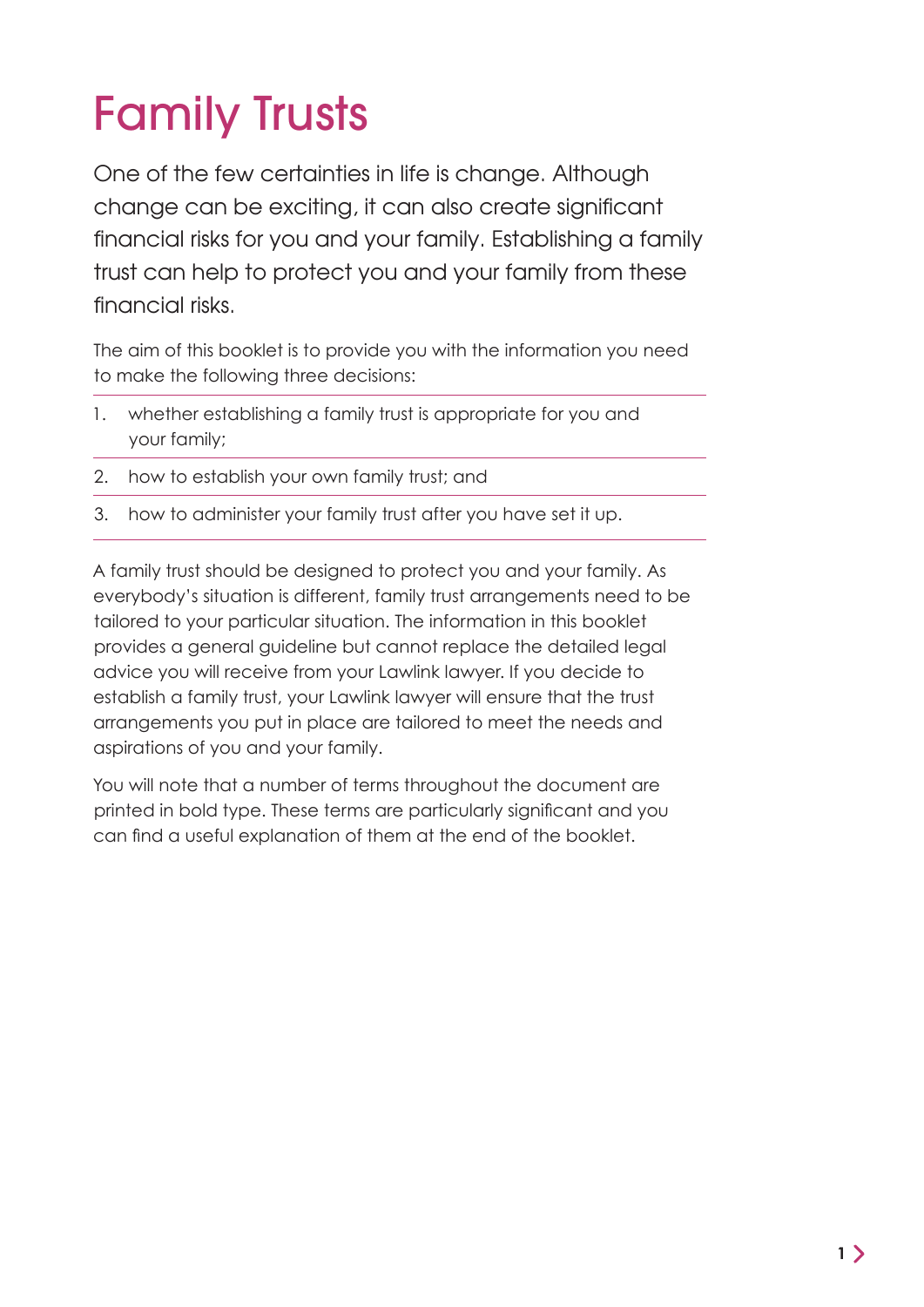# Should you have a Family Trust?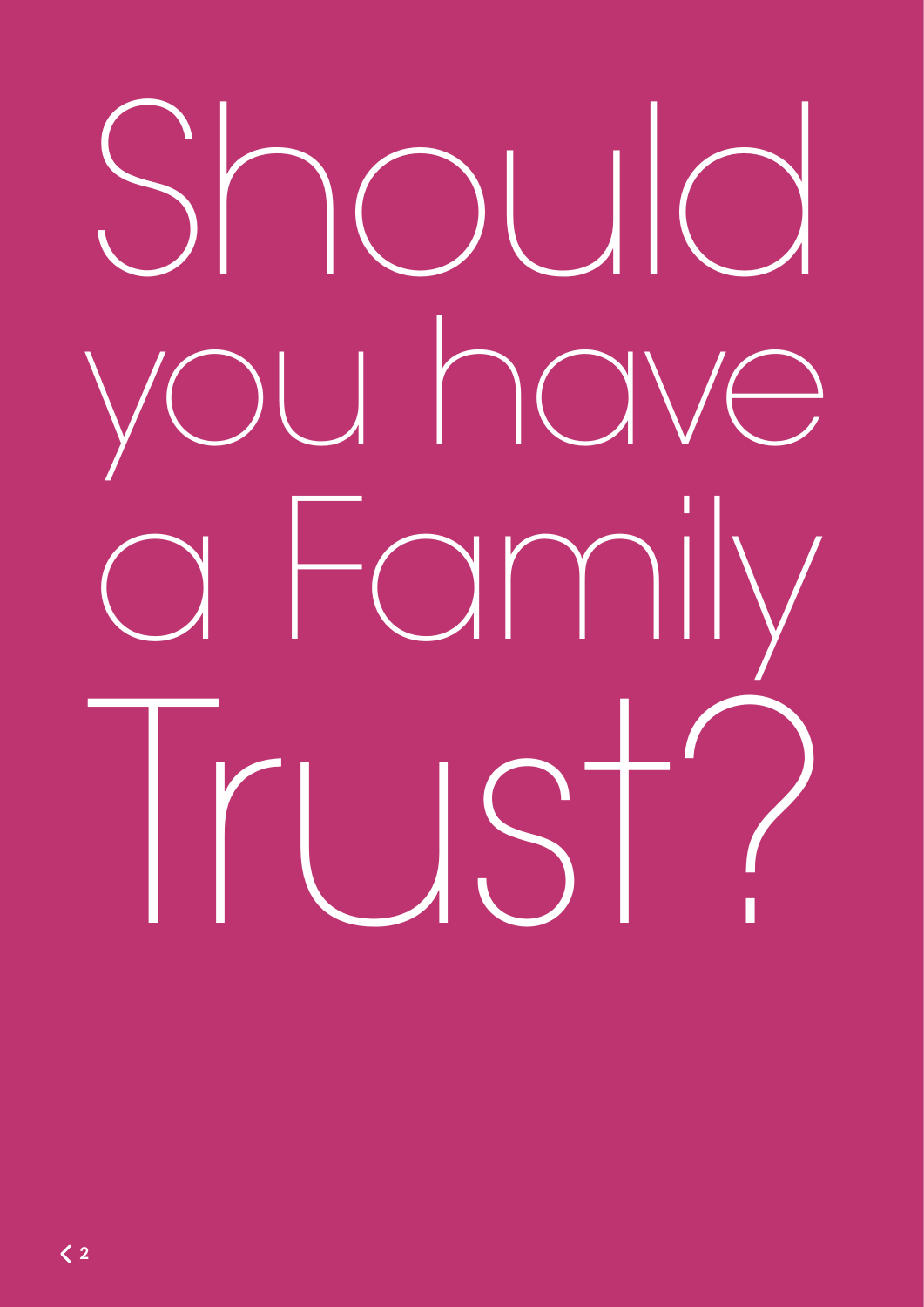# What is a Family Trust?

A trust exists whenever one person, a **settlor**, gives property to another person, a **trustee**, to hold for the benefit of a third person, a **beneficiary**. A family trust is therefore a relationship amongst:

- 1. The **settlor,** who creates the trust and decides what goes into the **trust deed**; and
- 2. The **trustees**, who hold title to the trust assets in their own names and deal with them as instructed in the **trust deed**; and
- 3. The **beneficiaries**, who receive the benefits from the trust. They may include:
	- a. discretionary **beneficiaries**, who may receive a benefit from the trust at the discretion of the **trustees**;
	- b. final **beneficiaries**, who are entitled to whatever funds are still left in the trust when it is wound up; and
	- c. primary **beneficiaries**, who are discretionary **beneficiaries**  given some sort of priority ahead of the other **beneficiaries**.

For most purposes, a trust is treated like a separate legal person. Income and assets owned by a family trust are not owned outright by either the **trustees** or the **beneficiaries**. Trust assets only become the property of the **beneficiaries** when **trustees** transfer the assets from the trust to the **beneficiaries** personally. As a result, trusts can be used to achieve a number of objectives, including those summarised on the following pages.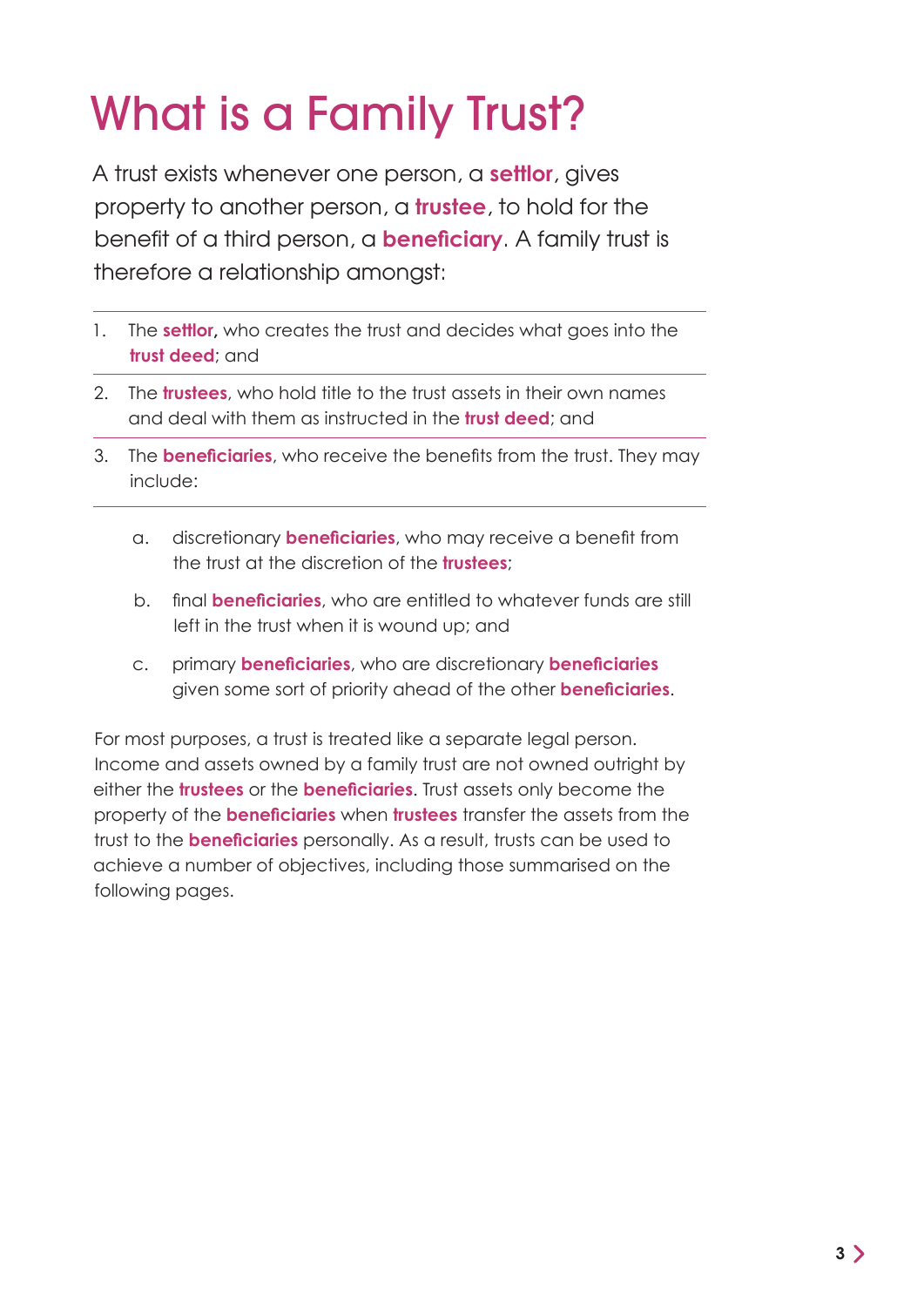# What are the advantages of Family Trusts?

## **Creditor protection**

Assets in a trust are usually protected from any creditors of the **beneficiaries** or the **trustees** personally. This is because neither the **beneficiaries** nor the **trustees** own the trust assets for themselves, but under the relationships established by the **trust deed**.

## **Protection against relationship property claims**

If you give personal assets to your children during your life or in your **will**, those assets may, in certain circumstances, become available to their partners under the Property (Relationships) Act 1976 (see page 18). However, if your assets are owned by your trust, or are given to your trust on your death, your children can continue to receive the benefit of those assets but the assets do not form part of their personal property, and therefore cannot be subject to claims by your childrens' partners.

If you transfer your assets into a family trust before you enter a relationship, your new partner will not usually have any claim against those trust assets if you separate. This issue is explored in more detail on page 18.

## **Protecting property from spendthrift beneficiaries**

During your life, or in your **will**, you can simply give your assets to your children. However, you may be reluctant to do this if you have concerns about the ability of your children to manage their financial affairs. If you give your assets to a family trust then the trust can provide your children with income and/or capital to meet their cash requirements as they arise. This can protect the long-term value of your family's assets.

#### **Protecting children with special needs**

Family trusts offer possible protection against means testing of Government benefits such as sickness or invalid benefits. A family trust may also protect a child with special needs from other family members who may assume control of family assets when you die.

#### **Protecting assets for future generations from potential tax law changes**

Family trusts may provide protection against various forms of wealth tax that may be introduced in the future, such as death duties or inheritance tax.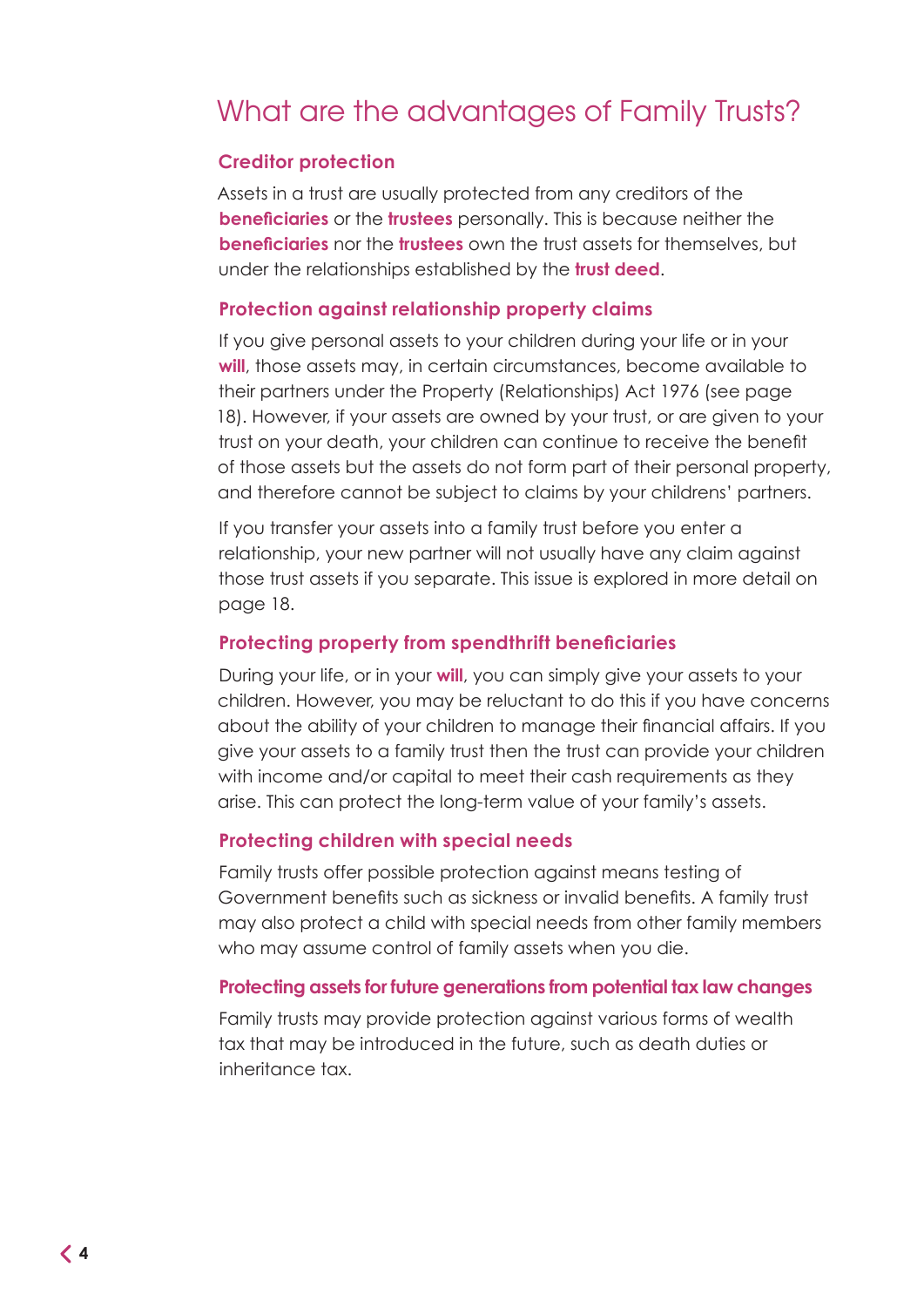## **Possible protection of eligibility for income or asset tested benefits**

Government benefits such as the widows' benefit and long stay residential or hospital care subsidies are subject to asset testing. Assets held in a family trust may be excluded from asset testing applied by various government agencies, provided certain conditions have been met. Your Lawlink lawyer will be able to advise how the rules may apply to your family property.

## **Trusts make an excellent final beneficiary under a will**

You can leave your personal assets to a trust rather than directly to named family members when you die. This gives much greater flexibility than a conventional **will**. The **trustees** of a trust can decide when to make payments to the trust **beneficiaries** and even whether to make such payments available at all.

As an alternative, you can leave your estate to trusts established by your children. Your children can benefit from this type of arrangement, particularly where significant assets are involved, as it allows your assets to be transferred directly into trust without the risks associated with **absolute gifts**.

## **Reducing or preventing claims against your estate**

The Court can effectively rewrite your **will** under the Family Protection Act 1955 if it considers that members of your family have been disadvantaged by its provisions. However, the Court cannot rewrite your trust for Family Protection Act purposes.

## **General flexibility to deal with changes in the law**

Modern **trust deeds** normally allow limited rights of variation to deal with changes in the law.

## **Tax saving on beneficiaries' income**

Trusts are a separate entity for tax purposes and must file a return if they receive income. **Trust income** is taxed in the following ways:

• "**Beneficiaries'** income": this applies where the trustees pay income to the **beneficiaries** and the income is then treated as if the **beneficiaries** had earned it themselves. The **beneficiaries'** income will be added to their other income and they will, in most cases, be taxed in the usual way. If the **beneficiaries** are not already receiving a significant income they may be able to take advantage of the lower rates of tax available to them.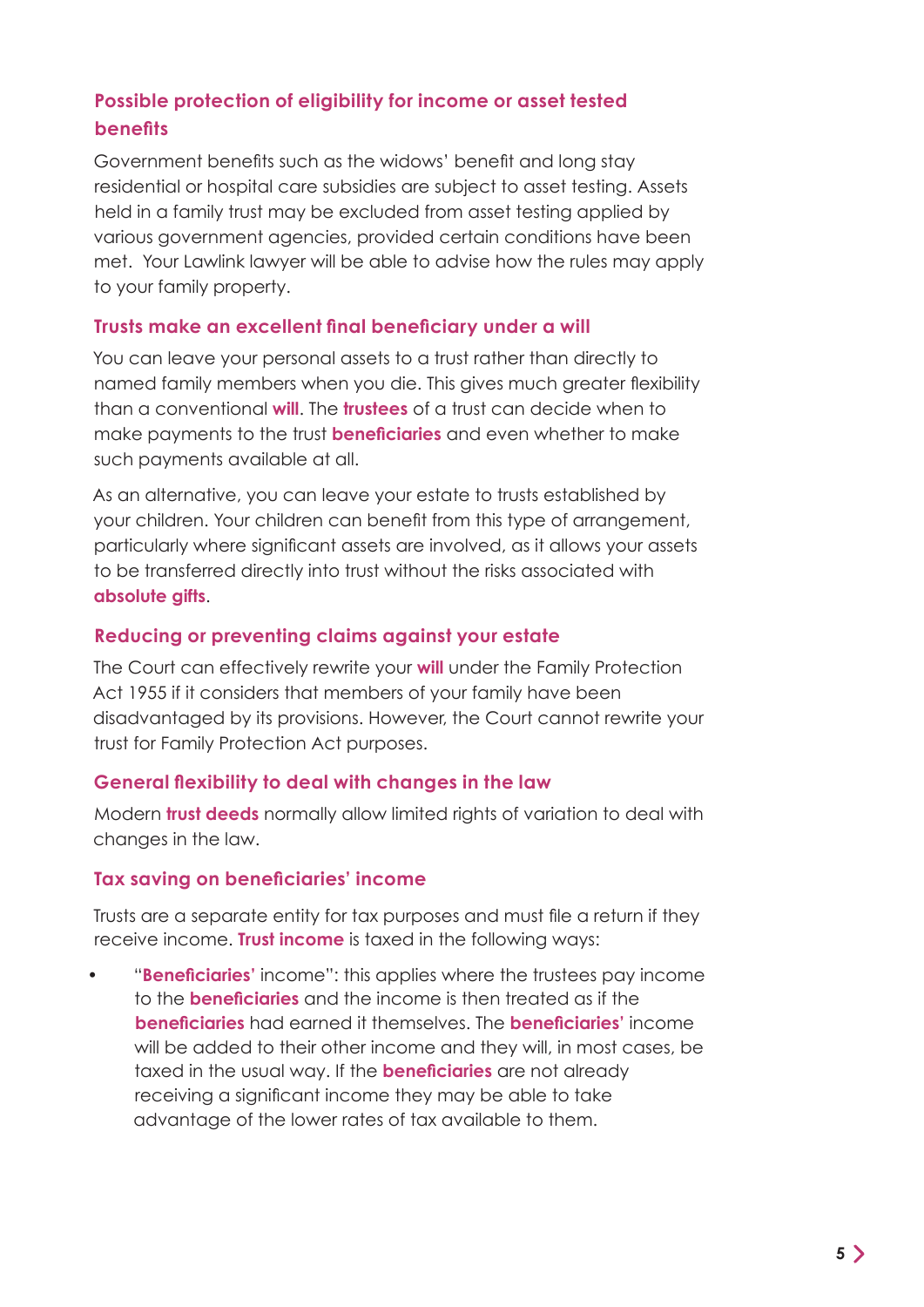• "**Trustees'** income": this applies where the **trustees** elect to retain the income and results in a flat tax rate of 33%.

Taxation issues are dealt with in more detail on page 16.

## **Confidentiality**

Family trusts are not publicly registered and the details of your family trust arrangements can therefore be kept confidential.

# What are the disadvantages of family trusts?

## **Loss of ownership of assets**

If you transfer your personal assets to a trust then the **trustees** of that trust will control the assets. Although you can retain some control by holding the power to appoint and/or remove trustees, or even by being a **trustee** yourself, it is important to remember that assets you transfer to a trust are no longer your own. If you continue to treat the assets as your own then the trust could be open to challenge as a **sham**.

## **Additional administration**

If you establish a trust you need to allow for the time and cost involved with meeting the trust's annual accounting and administrative requirements. These requirements are explained in page 14 of this booklet.

## **Cost of formation of the trust/transfer of assets**

There are costs involved with establishing a family trust. These will depend on the complexity of your trust and the nature of the assets to be transferred.

## **Future law changes**

Possible changes to legislation or trust law may remove or affect some of the original objectives for the trust formation.

# Is a family trust appropriate for you?

In some cases an immediate financial benefit can be achieved by establishing a family trust. However, most family trusts are formed to reduce the impact of changes which may or may not occur such as:

- claims from business creditors;
- the need to apply for asset tested benefits such as residential care subsidies; or
- relationship breakdowns.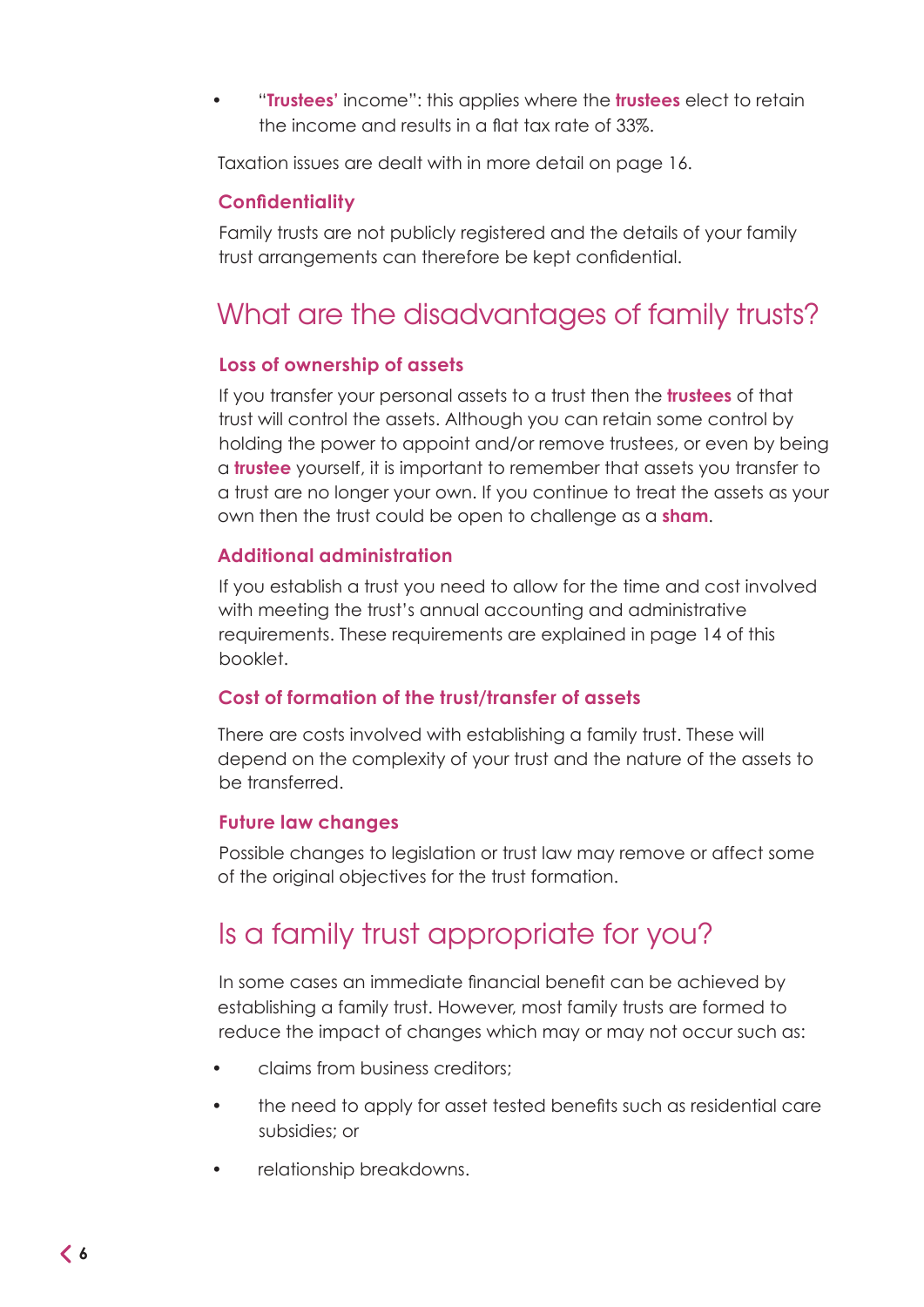In these cases a trust can be compared with insurance against sickness where an insurance premium is paid but no benefits arise if the insured does not get sick. For a family trust the initial set up cost and ongoing annual costs can be regarded as a sort of insurance premium.

A trust may not provide any benefits if the risks protected against:

- never arise;
- arise too soon (because new trusts are more vulnerable to legal challenge, particularly by creditors); or
- arise after the law has been changed so that the protection originally offered by the family trust structure is no longer available.

# Are there limits to the protection offered by a family trust structure?

There are limits to the protections offered by a family trust arrangement. For example:

- A family trust cannot be used to avoid current and legitimate claims by the IRD, business creditors or relationship partners. If you are already subject to such claims then setting up a family trust now will not protect you or your family.
- If you become technically insolvent as a result of setting up your trust, the trust structure could be set aside by the Courts. When setting up your trust, you therefore need to ensure that you retain enough assets to meet all of your potential liabilities (including liabilities under guarantees).
- Asset testing applied by Government agencies for various benefit applications may treat trust-owned assets differently from usual legal rules. This may result in the trust ownership providing you with little or no benefit.

Your Lawlink lawyer will be able to help you work through these **issues**.

# What will it cost?

## **Establishing your family trust**

Your Lawlink lawyer will be able to provide you with an estimate of the fees you should budget for to establish your family trust. The fee estimate should cover:

- meeting with you to discuss your intentions and requirements;
- preparing a **trust deed** to match your particular situation;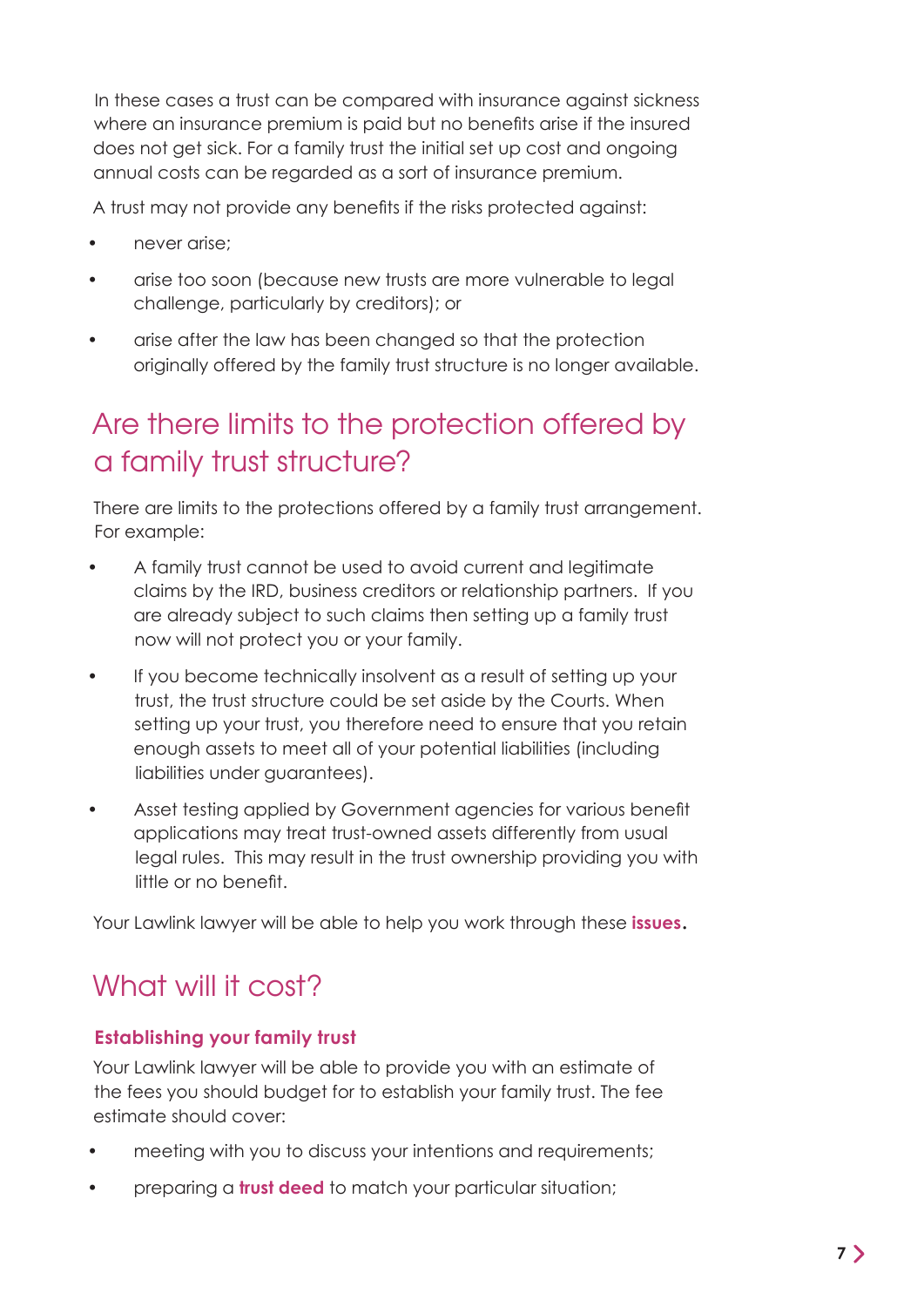- preparing a **memorandum of wishes**;
- preparing new **wills** and **enduring powers of attorney**;
- discussing asset transfer options with you;
- completing the transfer of your assets; and
- if required, arranging for the restructure of your financial arrangements (such as the lending secured over any property to be transferred to the trust).

## **Ongoing costs**

Depending on the nature of your trust and its assets, you will also need to budget for the legal and accounting work required to administer your trust.

# Should you have a family trust?

In deciding whether you should establish a family trust you need to weigh the advantages against the disadvantages. Your Lawlink lawyer can assist you with this process. If the advantages outweigh the disadvantages in your particular situation then you should consider establishing a family trust. The next part of this booklet explains the major decisions you will need to make if you decide to establish a trust.

## An example

Roger and Marie have two children and run their own manufacturing business. Although their business is successful and trading well they recognise that if their business experiences a significant downturn they may be exposed to personal risk from creditors of the company. One of their children, David, has Down syndrome and is likely to need professional care throughout his life.

Roger and Marie want to protect their family assets for their retirement and for the benefit of both their children. To protect their family, Roger and Marie decide to establish a family trust and

they transfer their family home and some other investments to the new trust. Roger and Marie ensure that they keep enough assets to meet their current financial obligations. The assets they transfer to the trust will, in most cases, be protected from claims by business creditors if their business fails. When they die, the trustees of the trust will be able to provide longterm benefits both to David and to Roger and Marie's other son, Michael, as needs arise. In particular, the trustees will have the flexibility to provide for David's long term residential care needs.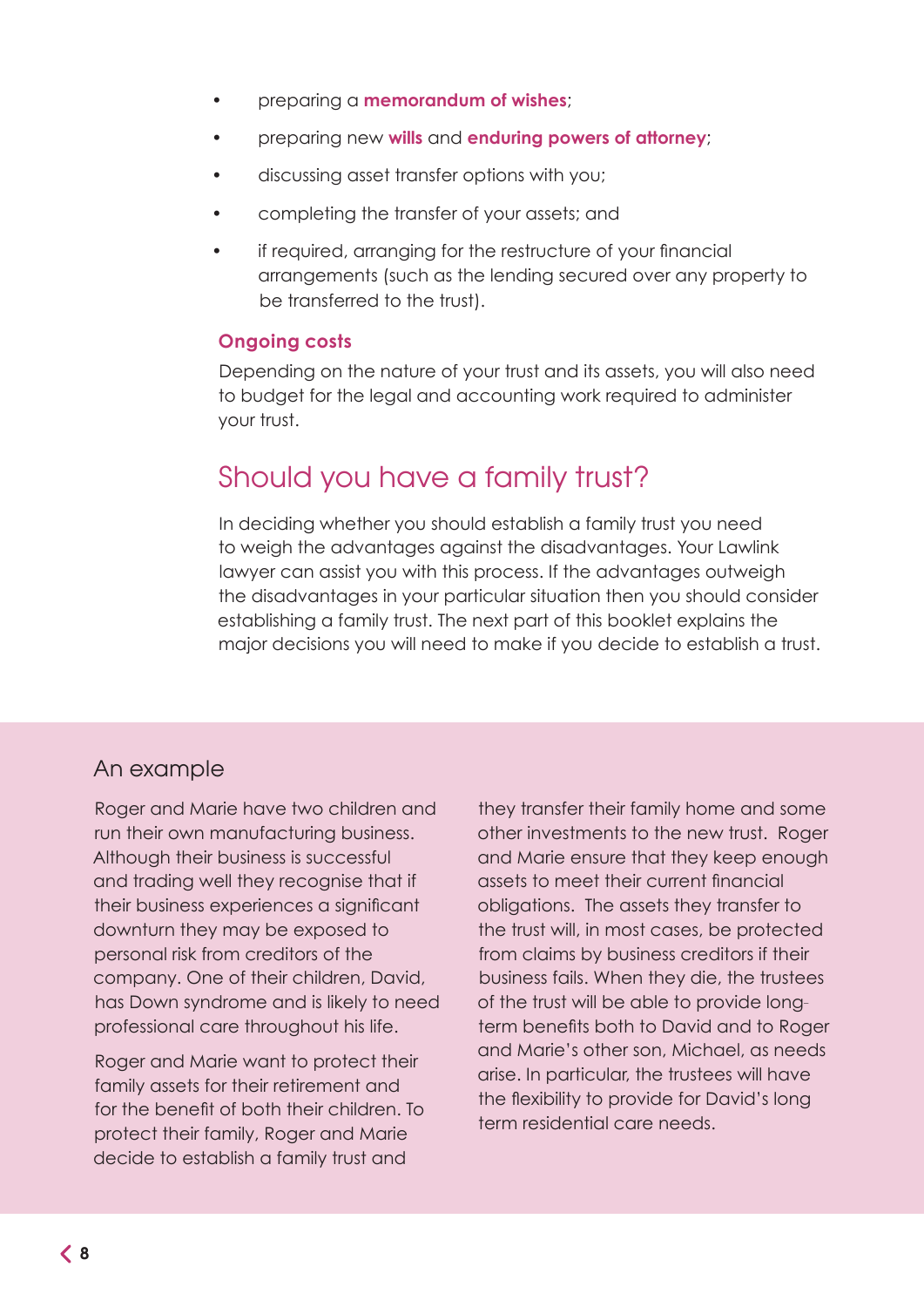# Establishing a Trust

# Important Decisions

Establishing a family trust is a decision that can have a significant impact on the benefits you and your family can receive from your family assets.

It is therefore very important that the trust is established in such a way that it will meet the needs of you and your family. For this reason, trusts should not be established thoughtlessly using standardised documents. There are a number of particularly important decisions which you need to make in establishing a family trust. Your Lawlink lawyer is trained to identify and discuss these issues with you and to ensure that the family trust you establish will meet your particular needs.

The six major decisions that you need to make in establishing a family trust are:

- 1. Who will be the **trustees**?
- 2. Who will be the **beneficiaries**?
- 3. Should you establish one or more trusts?
- 4. How should you structure the **trust deed**?
- 5. What other documents will you need to prepare to complete your estate plan?
- 6. What assets should you transfer to the new trust?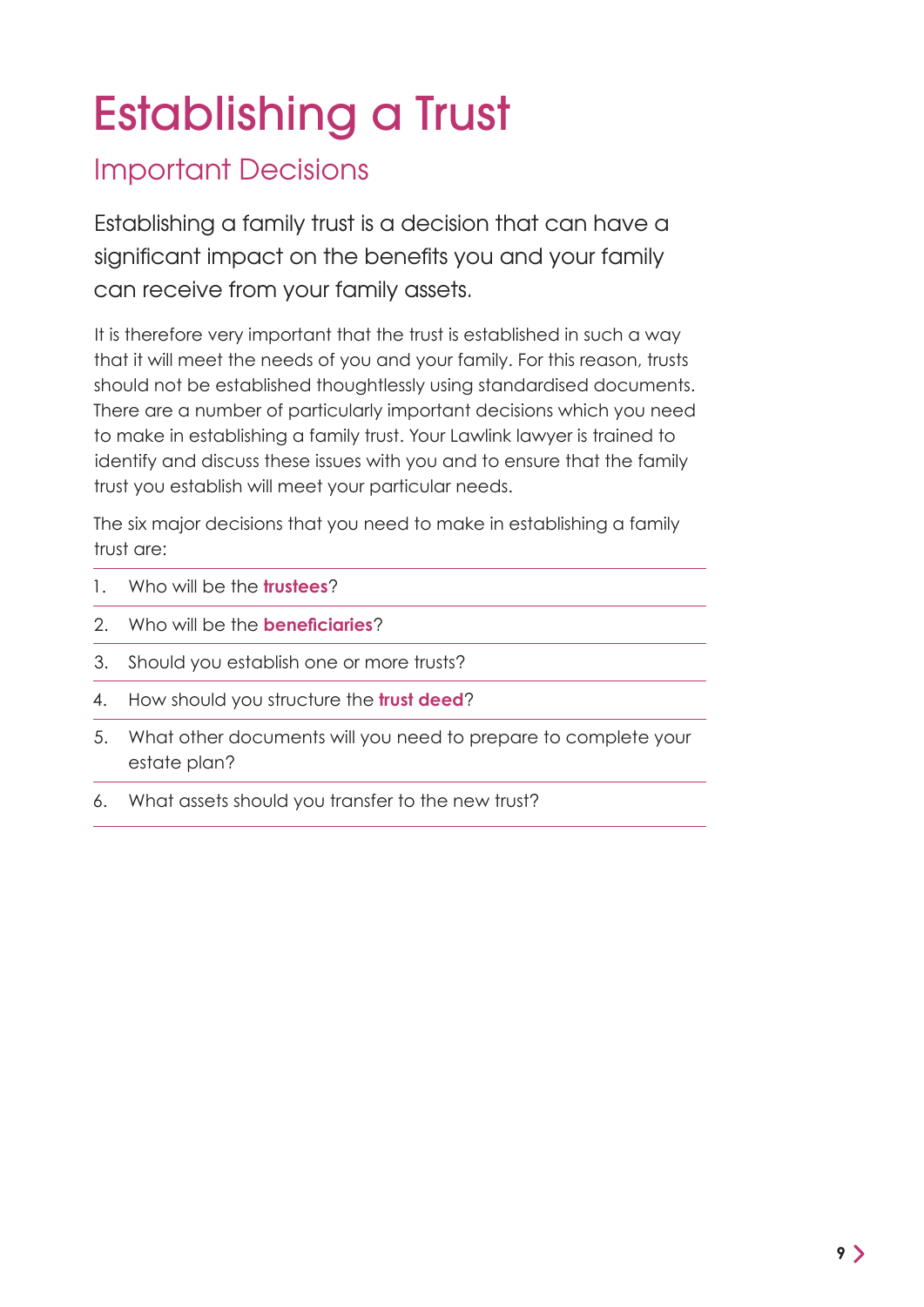# Decision 1:

# Who will be the trustees?

**Trustees** hold title to trust assets in their own names and have the power, subject to the **trust deed**, to deal with those assets as they see fit. Given the power that **trustees** have to control trust assets it is particularly important that you choose **trustees** you can trust to manage the trust affairs in a way that will provide the maximum benefits possible to the **beneficiaries**. **Trustees** must be mentally capable and over 20 years of age. You can be a **trustee** and a **beneficiary** of a trust you establish.

If you decide that you will be a **trustee** of your own trust, we generally recommend that you also appoint an **independent trustee**; this can help to protect the trust from claims that it is a **sham**. You can appoint anyone you trust who is mentally capable and over 20 years of age to be an **independent trustee**. For example, you could appoint a friend or a trusted professional advisor. Many professionals also run trust management companies which can be appointed as **trustees**.

Your **trust deed** should give at least one person the power to appoint additional **trustees** and to remove any **trustee** from office. If you set up the trust you would usually have this power of appointment and removal.

# Decision 2:

# Who will be the beneficiaries?

Anybody can be a **beneficiary** of a trust. It is important to remember that discretionary **beneficiaries** do not have an automatic right to receive benefits from the trust; they only have a right to be considered by the **trustees** when the **trustees** decide to make benefits available. This means that the group of **beneficiaries** you choose should be wide enough to include people whom you may want to benefit from the trust, but not so wide that the **trustees** have to consider the needs of a large, disparate group.

The most common groups of **beneficiaries** are relatives, close friends, charities and other trusts established for the benefit of these **beneficiaries**. We generally include a power for you to add further **beneficiaries** to the trust once it has been established, so that the trust can be changed to meet the future needs of your family.

If you set up a trust, you can be a **beneficiary** as well as a **trustee**.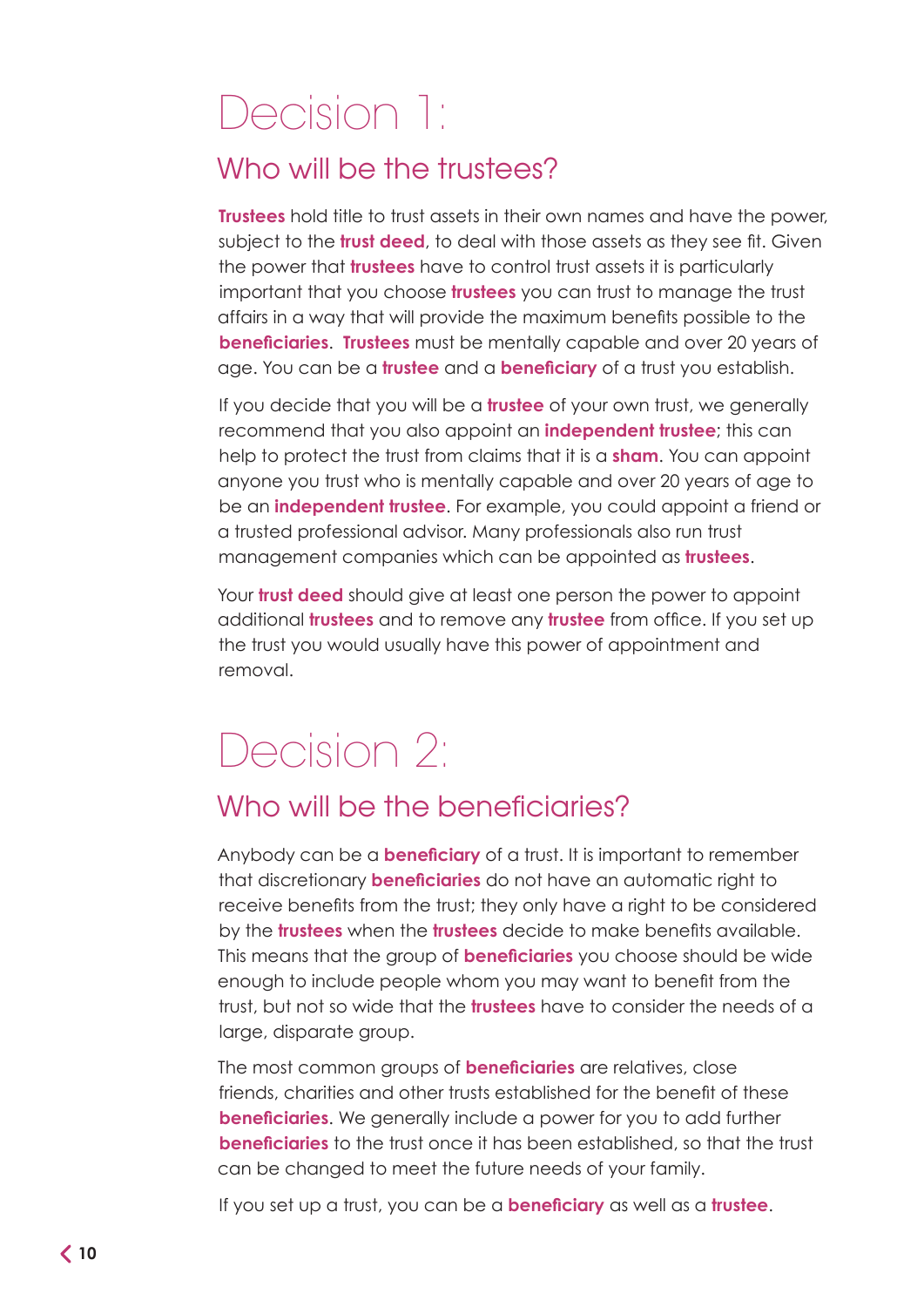# Decision 3:

# Should you establish one or more trusts?

In certain circumstances, we recommend establishing more than one trust to protect the interests of a single family. This arrangement is particularly suitable:

- where there is a particular need to separate the ownership of a family's business assets from its lifestyle assets, such as the family home; or
- for couples where one or both members have their own children (as setting up one trust for each partner ensures that the interests of their own children will be protected).

Your Lawlink lawyer can discuss with you your particular needs.

# Decision 4:

# How should you structure the trust deed?

The **trust deed** records how the trust will be administered. It is the most important document you will sign to establish your trust. The **trust deed**  needs to be as flexible as possible, while at the same time reflecting your intentions in setting up the trust. Changing a **trust deed** once it has been signed is not a simple matter. It is therefore very important to ensure that the **trust deed** is prepared correctly at the outset.

Amongst other things, the **trust deed** will specify the name for the trust. You should choose a name that will help you to maintain the distinction between your personal affairs and the trust's affairs.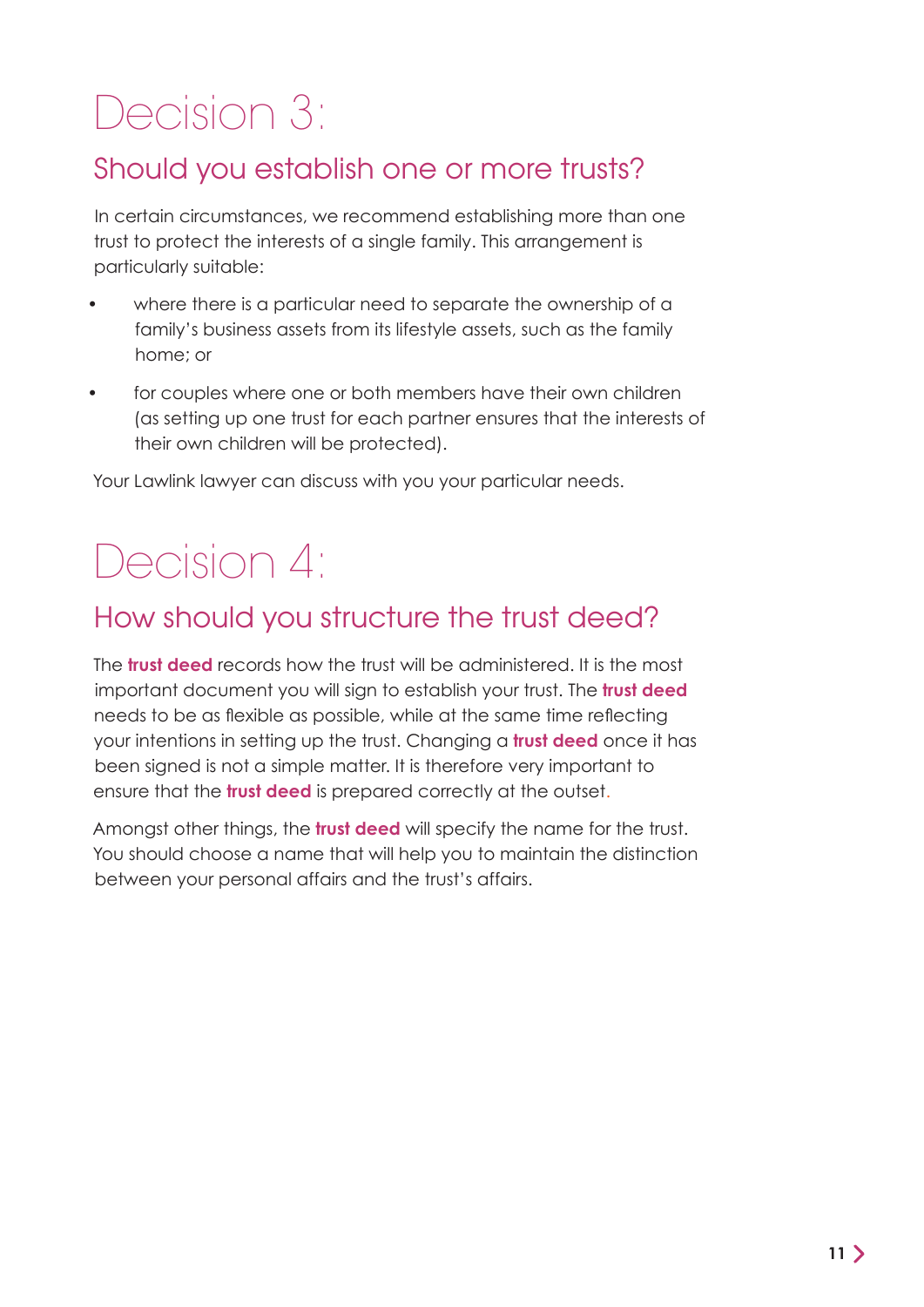# Decision 5:

# What other documents do you need to prepare to complete your estate plan?

You should view your family trust as the central pillar of your estate plan. It should be accompanied by:

- a **will** dealing with your personal estate including any debt owed to you by the trust;
- a **memorandum of wishes**; and
- **enduring powers of attorney** documents.

When you establish your trust you should complete a new **will** to deal with:

- your personal chattels;
- the debt owed to you by your trust, if any;
- the balance of your estate (which is generally left to the trust); and
- your powers to appoint **trustees** and **beneficiaries** under the **trust deed**.

We also recommend that you prepare a **memorandum of wishes** to accompany your **trust deed** when you establish your trust. This memorandum should set out in detail all of your intentions for the trust and in particular cover such matters as:

- how the **trustees** should deal with the trust assets;
- how benefits should be made available to the **beneficiaries**; and
- how you would like the trust to operate after your death.

A **memorandum of wishes** provides useful guidance for the **trustees**  who will operate the trust after you have died. However, such a memorandum is not binding on those **trustees**.

You should also consider signing **enduring powers of attorney** covering both your personal property and your personal care and welfare. These documents give a third person, the attorney, power to act on your behalf in relation to your property and your personal care and welfare if you are out of the country or mentally incapable. The word "property" in this context is used in a wide sense to cover all of your personal assets. It will apply to any land and buildings you own, as well as to bank accounts, vehicles and any other form of personal property.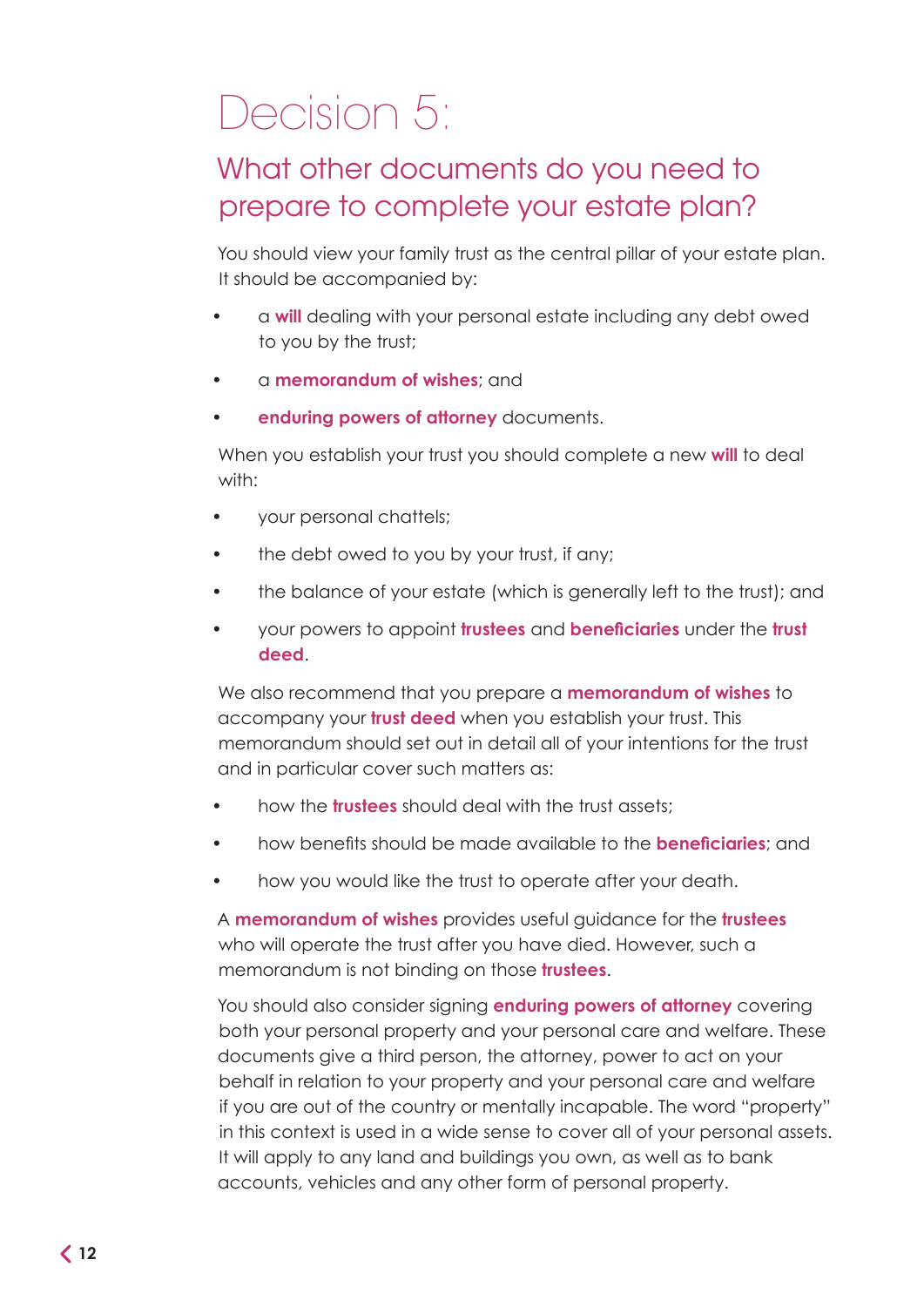# Decision 6:

# What assets should you transfer to the new trust?

Once you have decided on the structure of the **trust deed** you can begin the process of transferring assets to your new trust. Although you can transfer any asset to your trust, we generally recommend only transferring assets that are likely to increase in value.

If you are considering transferring an investment asset such as a rental property to your new trust, you should obtain advice from a taxation specialist on the effects of such a transfer. For example, if you have been claiming depreciation on your rental property, you may become liable for depreciation recovered if you transfer the property to your new trust.

When you have decided which assets you want to transfer to your trust, you then need to consider whether to transfer those assets by gift or by sale.

You can give assets of any value to your trust without incurring any gift duty (as gift duty was repealed with effect from 1 October 2011). However, there are a number of issues that you need to consider. These include:

- whether you will be solvent after you make the gift;
- the wider taxation implications of making the gift;
- how much direct access you need to the asset you intend to transfer; and
- what effect the gift will have on your potential eligibility for assettested benefits.

Giving assets to a trust can sometimes have negative consequences. If that is the case for you, you could sell your assets to your trust rather than transferring them by gift. Any sale should take place at current market value. Transfers for less than market value could be challenged by creditors and result in the trust or sale being set aside. If the trust does not have the financial resources to purchase your assets, the sale price can be recorded as a debt that the trust owes to you. This debt will be your personal asset and will be available to your personal creditors.

Under a sale arrangement, the only assets protected by the trust are:

• the increase in value, if any, of assets sold to the trust over their original market value at the time of sale;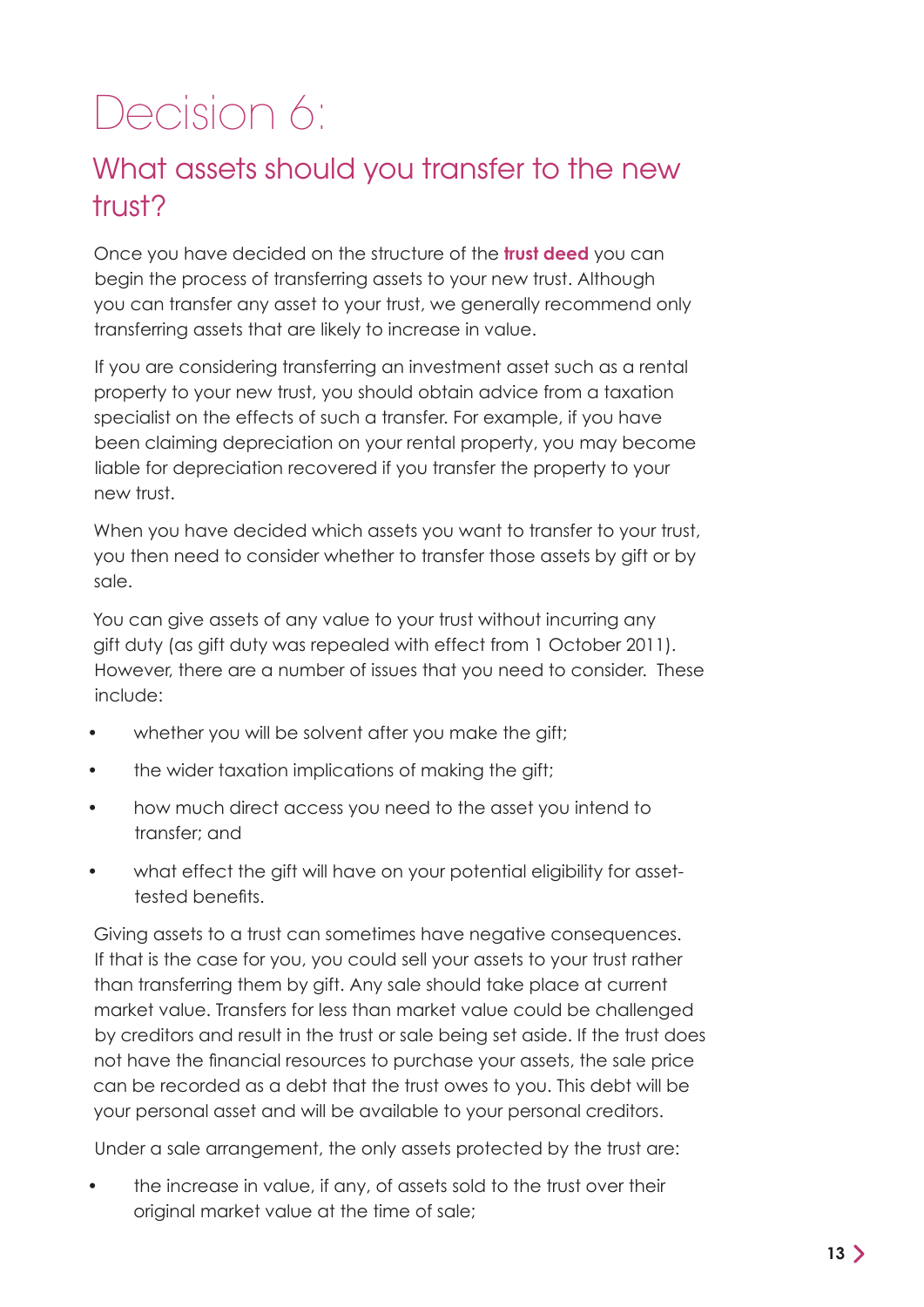- the amount of any **gifts** made to the trust (including any partial forgiveness of the debt created by the original sale); and
- any income earned by the trust that has not been distributed to **beneficiaries**.

Whether you give or sell your assets to your trust you need to ensure that you do not become technically insolvent as a result of the transfer. You need to have sufficient resources, after transferring your assets, to pay all of your debts (including contingent debts like personal guarantees). Any gift which leaves you insolvent could be challenged by your personal creditors and the trust may then offer little or no protection.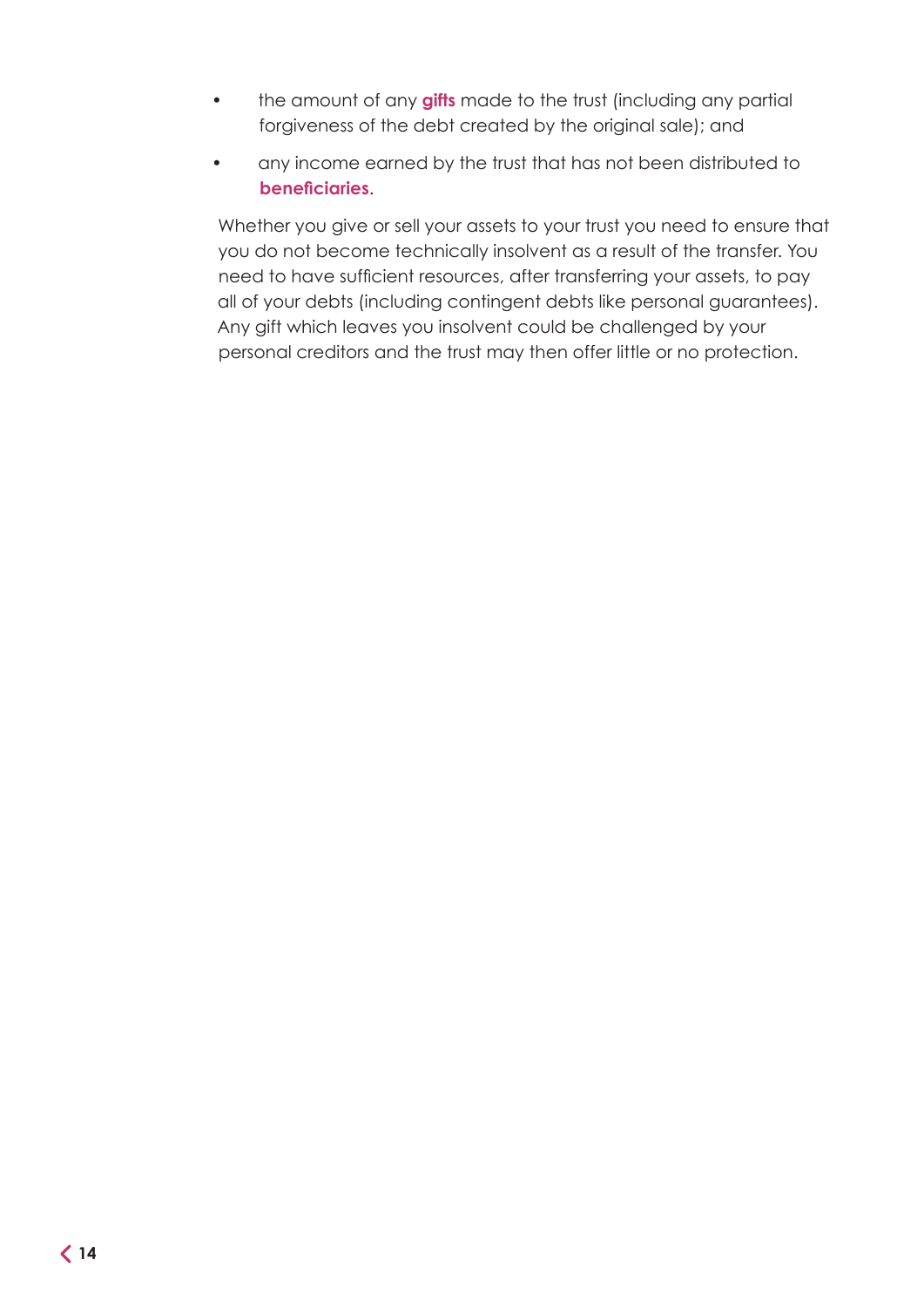# Administering a Trust

# The importance of proper administration

Once your trust has been established it is very important that it is administered properly. Your trust achieves its objectives by separating ownership of your family's assets from you personally. If the trust is not administered properly to make this separation of ownership clear then the trust could be challenged as a **sham**. Such a challenge could be made by a business creditor, relationship partner, the IRD or Work and Income New Zealand. If such a challenge is successful then the trust assets could be treated as your own personal assets and the benefits available through the trust structure will be lost.

# General administrative requirements

When establishing your family trust, your Lawlink lawyer will discuss with you the requirements for administering your trust properly. They will also be able to assist with the ongoing administrative requirements for the trust if required.

In general, **trustees** of a family trust should:

- meet on a regular basis, at least annually, to review the trust investments and the needs of the **beneficiaries**;
- be involved in all trust decisions and record their decisions in writing;
- ensure that they comply with the legal obligations imposed on **trustees**; and
- ensure that the trust meets its income tax obligations such as filing a tax return if the trust receives an income.

# Trustee obligations

Under the Trustee Act 1956, **trustees** have a duty to invest prudently and to "exercise the care, diligence and skill that a prudent person of business would exercise in managing the affairs of others". Although many modern **trust deeds** exclude or reduce these obligations, all **trustees** are still expected to exercise a reasonable level of responsibility and prudence in carrying out their responsibilities. The Trustee Act therefore provides a useful guideline for any **trustee** making decisions.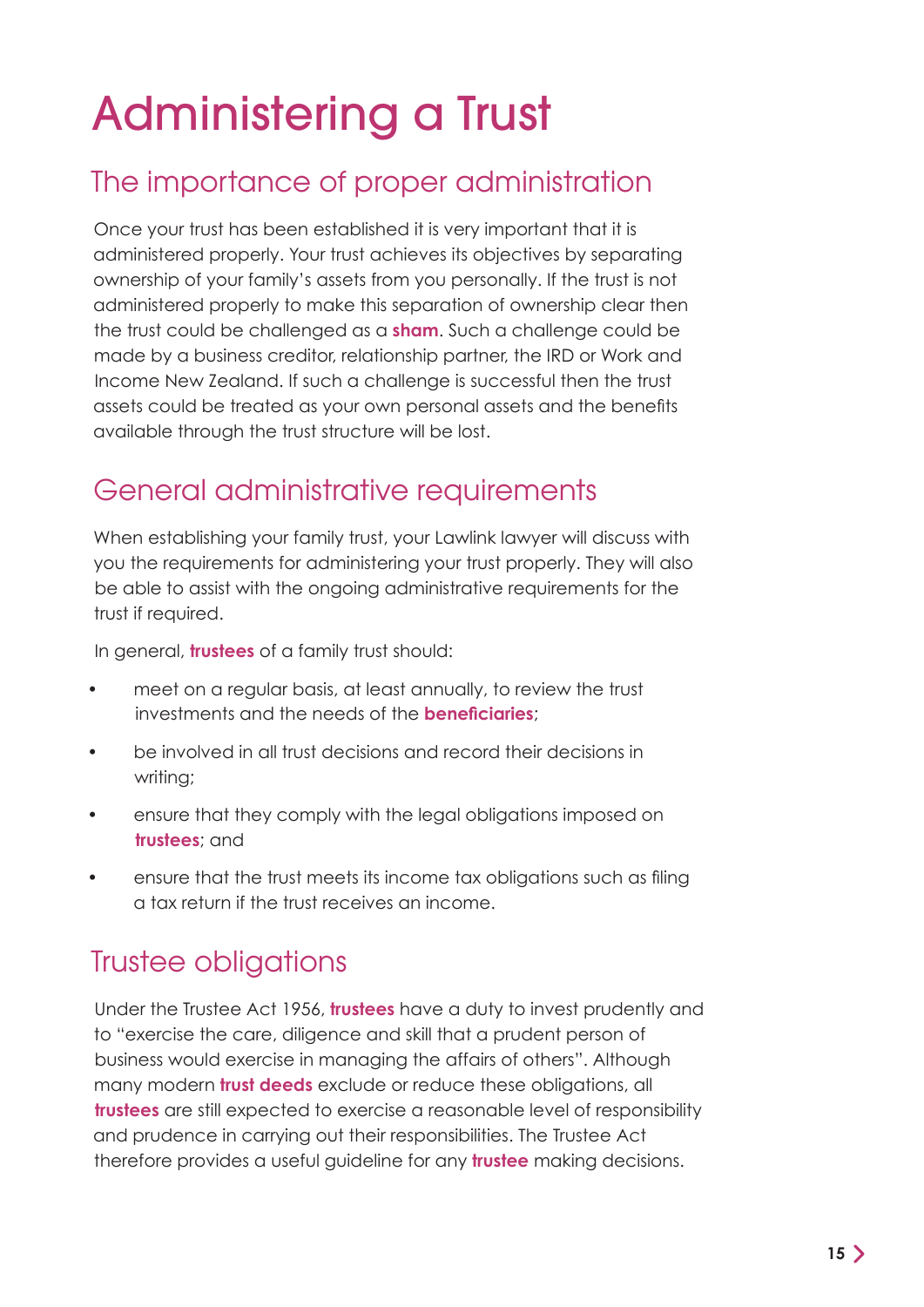As a guideline, **trustees** should have regard to the following matters:

- 1. the desirability of diversifying trust investments;
- 2. the nature of existing trust investments and other trust property;
- 3. the need to maintain the real value of the capital or income of the trust:
- 4. the risk of capital loss or depreciation;
- 5. the potential for capital appreciation;
- 6. the likely income return;
- 7. the length of the term of the proposed investment;
- 8. the probable duration of the trust;
- 9. the marketability of the proposed investment during, and on the determination of, the term of the proposed investment;
- 10. the aggregate value of the trust assets;
- 11. the effect of the proposed investment in relation to the tax liability of the trust; and
- 12. the likelihood of inflation affecting the value of the proposed investment or other trust property.

Although not all of these matters will necessarily be relevant in all circumstances, they do provide a useful guideline for any **trustee**  making an investment decision.

A passive **trustee** who merely rubber stamps the decisions of co‑trustees could be exposed to claims by **beneficiaries** for losses incurred by the trust.

# Trustee liability

**Trustees** are personally liable for all debts incurred by the trust including tax liabilities. Where loans are arranged from banks or similar lending institutions, it is customary for the liability of **independent trustees** to be specifically excluded. It is also quite reasonable for **independent trustees** to request a **settlor** to personally indemnify them for any losses they incur as a result of their **trusteeship**.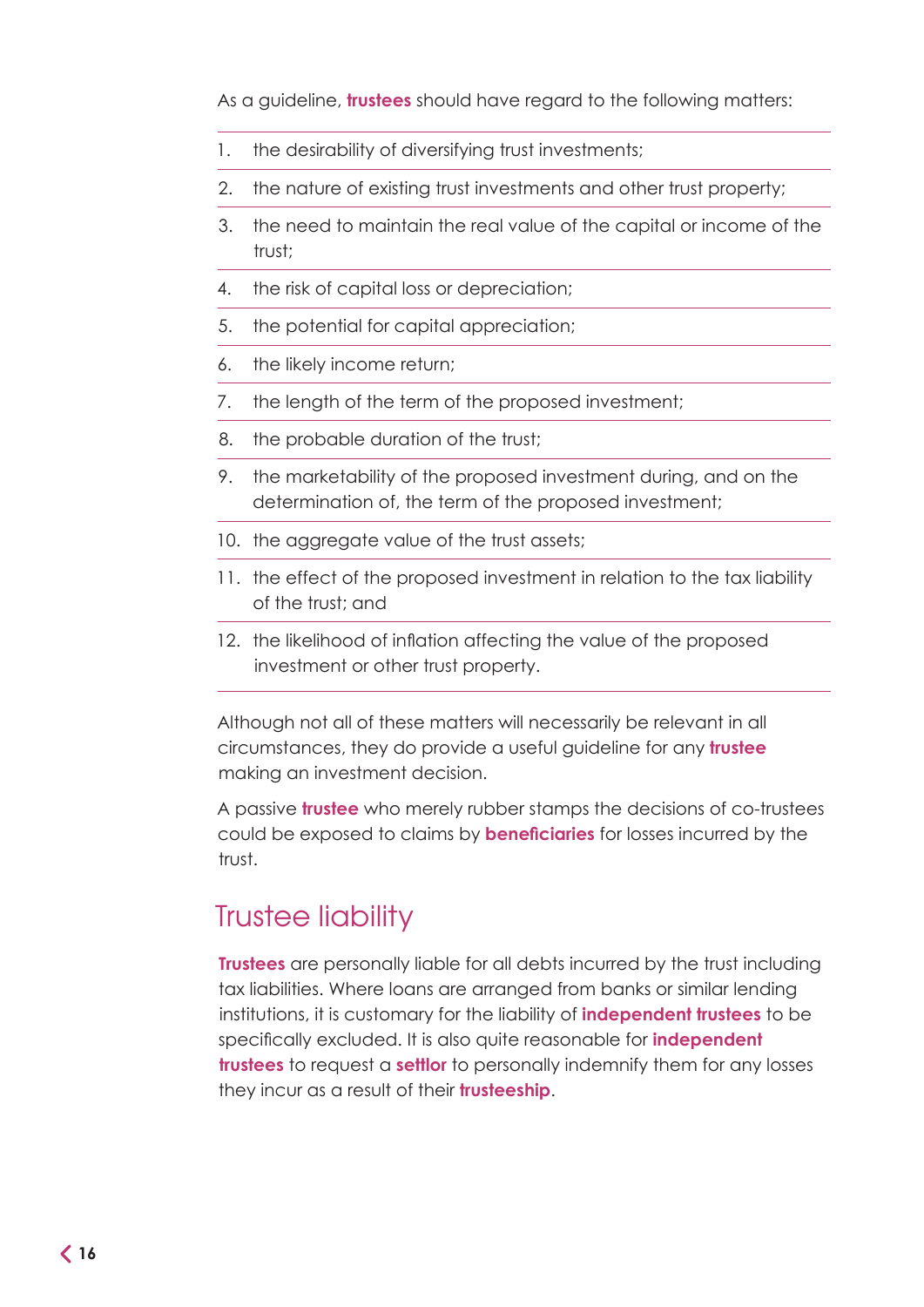# Taxation obligations

Taxation obligations will vary between trusts and, where appropriate, **trustees** should take specialist accounting advice to ensure that they comply with their trust's taxation obligations. One issue which is often overlooked is the need for **trustees** to resolve how any income earned by the trust will be treated. The **trust income** can be:

- distributed to, or applied for the future benefit of, all or some of the **beneficiaries** and taxed at their tax rate (there are some limitations for distributions to children aged under 16); or
- treated as **trust income** and taxed at the **trustee** rate (currently 33%); or
- divided using a mixture of these two options.

If a resolution is not passed within an appropriate time frame, the income will be treated as **trust income** and taxed at the 33% tax rate. This could mean that potential tax savings are lost.

# How long can your trust last?

The law permits trusts to operate only for limited periods. The usual maximum period is 80 years. However, a shorter period can be stipulated in the **trust deed** if required. Usually, **trust deeds** provide that the **trustees** can bring forward the date of winding up.

# How can you access trust income?

Distribution of **trust income** is totally at the discretion of the **trustees**. They may do any of the following:

- accumulate and retain all or any part of the **trust's income** within the trust;
- make **distributions** of income to any one or more of the **beneficiaries** in any proportions; or
- credit income to the current account of any **beneficiary** with the trust (the income will then be taxed as **beneficiaries'** income and will be payable to the **beneficiary** on demand).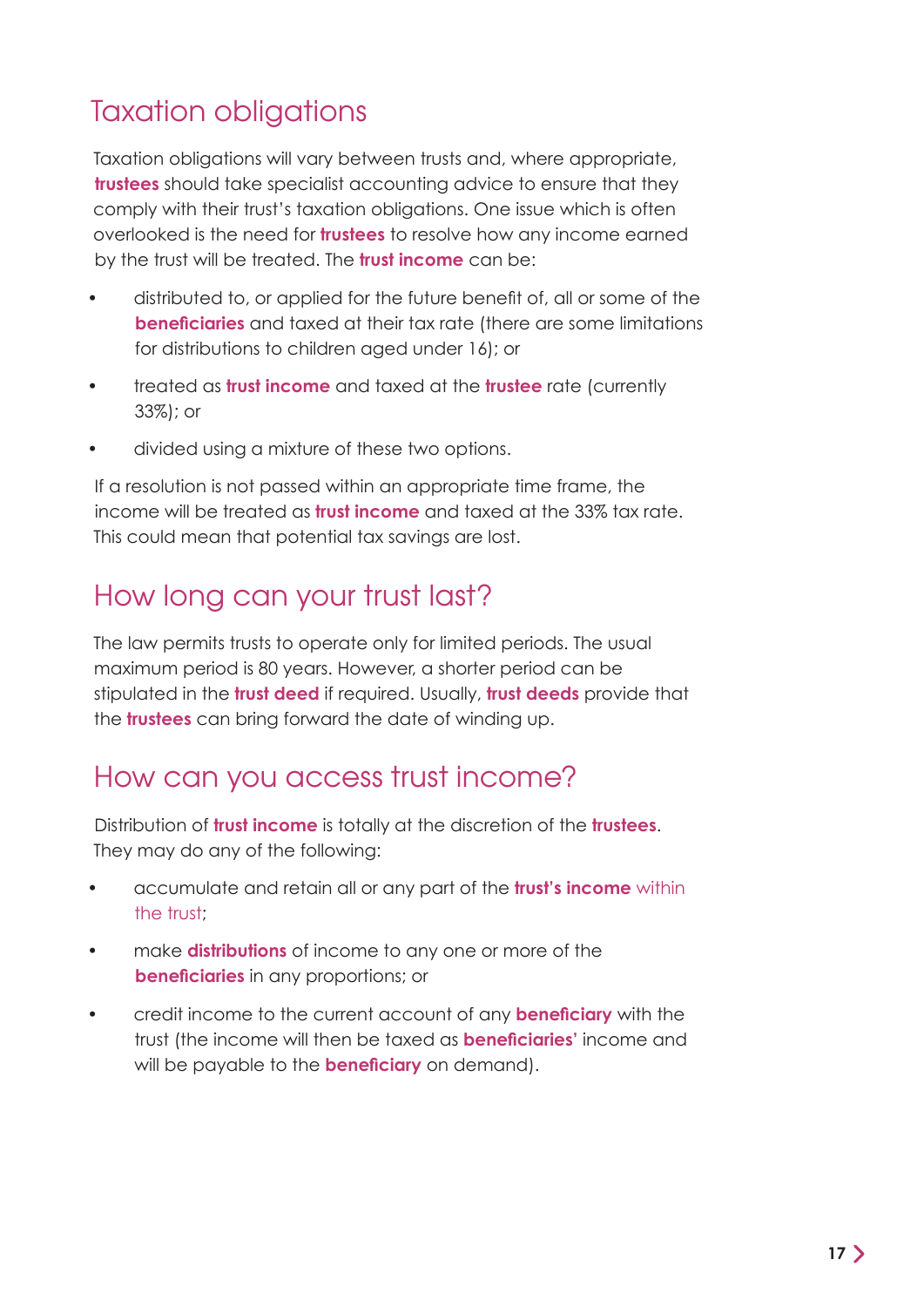# How can you access trust capital?

Before the trust is wound up any **distribution** of capital is usually at the discretion of the **trustees**. Capital can usually be paid to any one or more of the discretionary **beneficiaries**. If you are a **beneficiary** of the trust you can therefore receive **distributions** of capital if the **trustees**  decide to make such a payment. Alternatively, if you are owed money by the trust, you may be able to access the trust capital by demanding repayment of all or part of the outstanding loan (subject to the terms of the loan agreement).

# Can you use a house owned by your family trust?

If your family trust owns a house then the trust can make the house available to you and your family to live in, provided that you are **beneficiaries** of the trust. The trust can allow you to live in the house on the basis that you pay the rates, insurance premiums and other day to day outgoings in lieu of rent. This decision of the **trustees** should be recorded in writing and should be reviewed regularly as part of the **trustees'** regular review of the trust's investment policy.

# Can a trust carry on business and invest?

Most trusts effectively give the **trustees** an unrestricted power to act as if the trust were a natural person, with no limitation on what the **trustees**  can or cannot do. Trusts can therefore conduct a business in the same way as a natural person. However, some care needs to be taken where a trust is conducting a business as particular legal, taxation and risk management issues can arise. Your Lawlink lawyer can discuss these with you if you intend to use your trust to operate a business.

# How do trustees make decisions?

The **trust deed** can provide:

- that the decisions of the **trustees** will be unanimous; or
- that a decision of a majority of the **trustees** will be binding.

If the **trust deed** does not make either provision, the **trustees'** decisions must be unanimous. Most **trust deeds** also provide that **trustees'**  decisions must be made or ratified in writing.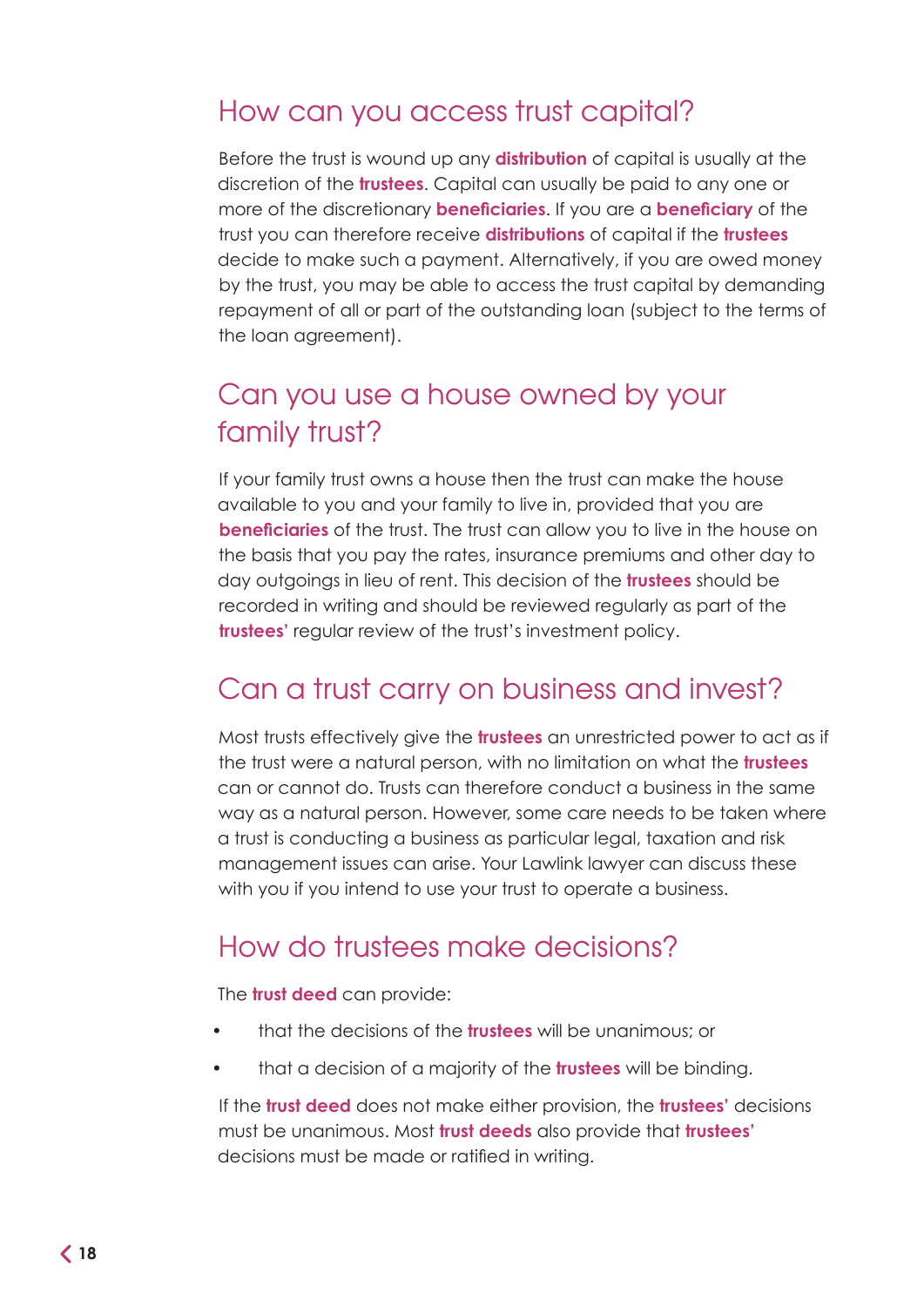# Relationship property issues

If you are currently living in a married, de facto or civil union relationship then it is likely that all or a significant part of your assets will be relationship property. If you and your partner separate at any point in the future that relationship property must, except in certain limited circumstances, be divided equally between both of you. However, assets held by a trust are trust assets, not your personal assets, and as a result are not subject to this relationship property division. Transferring family assets to a family trust therefore has a significant impact on your relationship property rights. Your Lawlink lawyer will discuss these issues with you when you transfer family assets to a trust.

It is particularly important for you to understand the effects of the relationship property legislation on your family trust arrangements because:

- in some cases, transferring assets to a trust will remove relationship property rights you would otherwise have been entitled to; and
- in certain circumstances, where inappropriate dispositions have been made to a family trust, courts have the power to make compensatory judgments to a partner who has been disadvantaged by the trust arrangement.

# Important terms

A **beneficiary** is a person, company or other entity who can receive benefits from a trust.

A **distribution** is a payment from a trust to a **beneficiary**.

Under an **enduring power of attorney** document you appoint another person to act on your behalf if you are out of the country or become mentally incapable. This power can apply to your personal property, your personal care and welfare or to both areas.

You make a **gift** when you transfer a personal asset to another entity and receive nothing (or less than market value) in return. You can make **gifts** to a trust by either directly transferring assets, or by **forgiving** all or part of a debt the trust owes to you.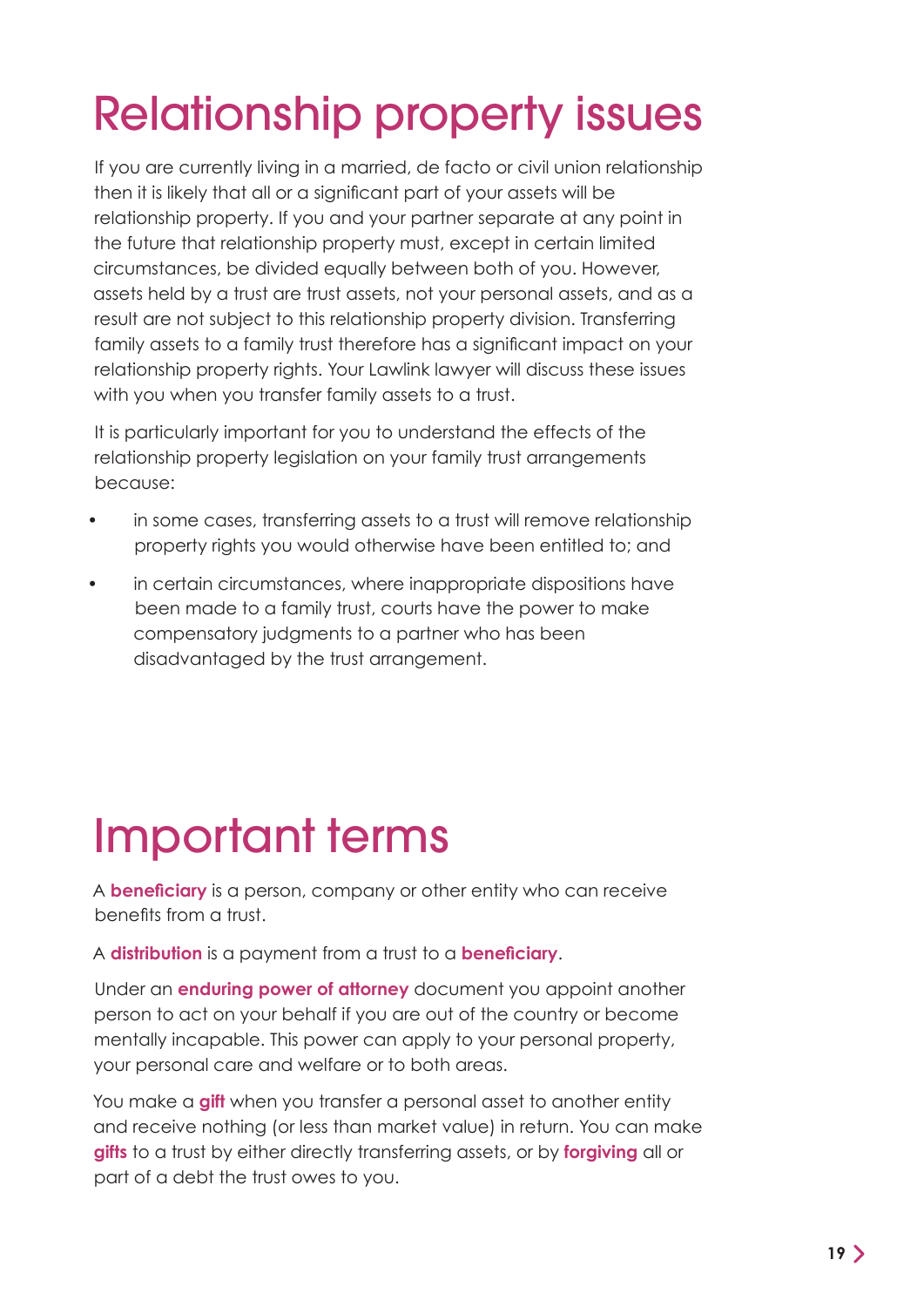An **independent trustee** is a **trustee** who is not a **beneficiary**.

A **memorandum of wishes** is a written summary of your goals and objectives for your family trust.

A **settlor** is a person who creates a trust by transferring assets to **trustees**  subject to the provisions of a **trust deed** they have prepared.

A **sham** trust arises where a **trust deed** has been signed and assets have supposedly been transferred to the new trust but the **settlor** and **trustees**  did not intend to create a real trust and have continued to treat all of the assets supposedly owned by the trust as the **settlor's** personal assets.

A **trust deed** is the set of rules for the operation of a trust.

A **trustee** is a person appointed by a **settlor** to hold legal title to trust assets for the benefit of some **beneficiaries**. A **trustee** has legal control of the trust assets.

**Trust income** is the money a trust makes from the investment of its capital. It can include interest, rent and share dividends.

**Trust capital** comprises the assets of the trust and can include real estate, term deposits and share investments.

A **will** is a legal document which specifies how you want your personal assets to be administered and distributed after your death.

# Where to from here?

If you have any questions or would like to begin the process of establishing a family trust to protect your family, please contact your Lawlink lawyer.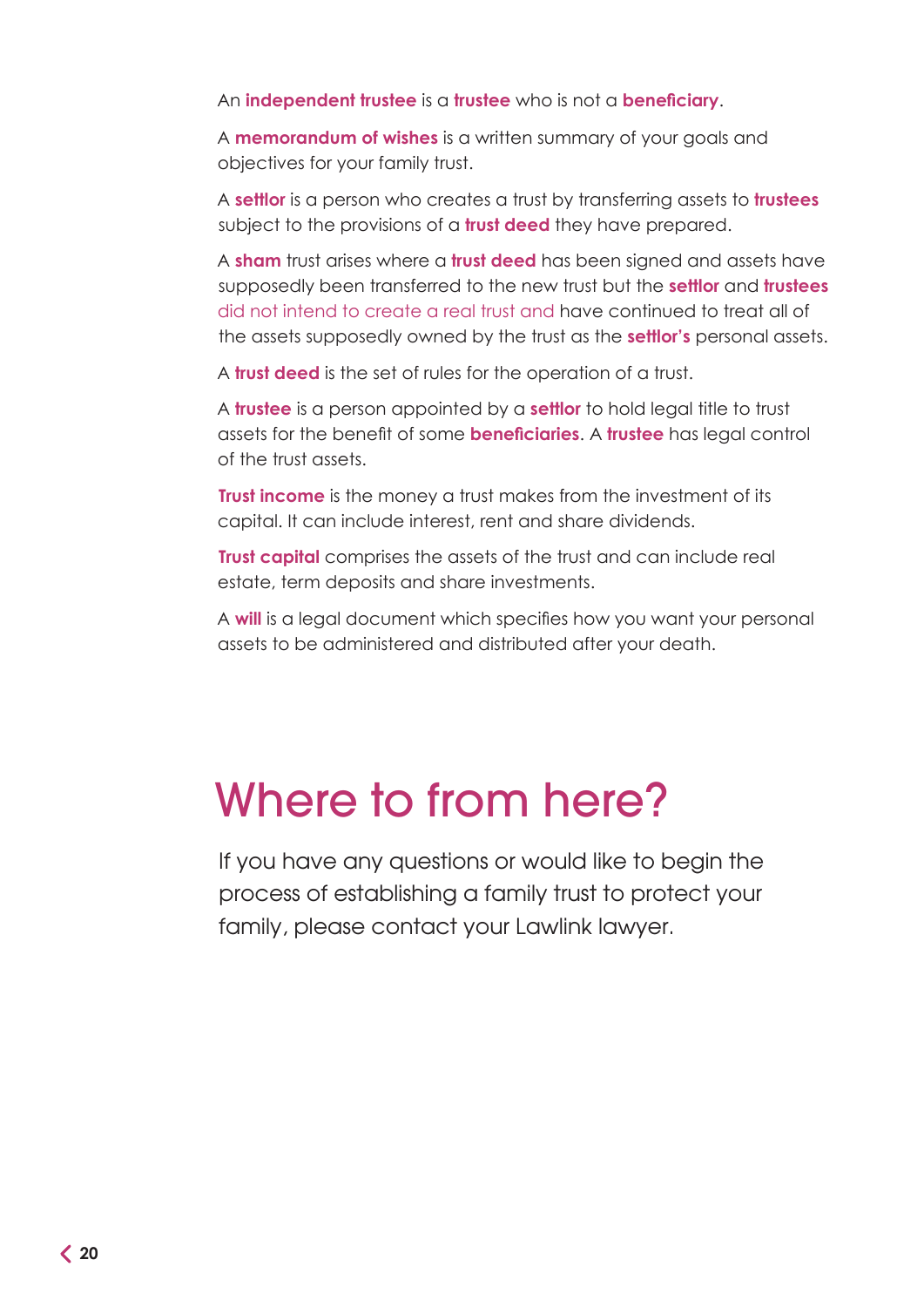# Lawlink members

**Whangarei** Webb Ross McNab Kilpatrick Ph: 09 470 2400 Also at Dargaville and Kerikeri www.wrmk.co.nz

#### **Warkworth**

Webster Malcolm Law Ph: 09 425 8037 www.webstermalcolm.co.nz

#### **Auckland**

Hesketh Henry Ph: 09 375 8700 www.heskethhenry.co.nz

Anderson Lloyd Ph: 09 338 8300 www.al.nz

Sharp Tudhope Lawyers Ph: 09 968 2477 www.sharptudhope.co.nz

Wynn Williams Ph: 09 300 2600 www.wynnwilliams.co.nz

#### **Tauranga**

Sharp Tudhope Lawyers Ph: 07 578 2149 www.sharptudhope.co.nz

#### **Hamilton**

Harkness Henry Ph: 07 838 2399 Also at Paeroa www.harkness.co.nz

#### **Gisborne**

Burnard Bull & Co Ph: 06 867 1339 www.burnardbull.legal

#### **New Plymouth**

Auld Brewer Mazengarb & McEwen Ph: 06 757 5183 www.abmm.co.nz

#### **Napier**

Langley Twigg Ph: 06 835 8939 www.langleytwigg.co.nz

#### **Hastings**

Langley Twigg Ph: 06 873 8770 www.langleytwigg.co.nz

#### **Whanganui**

Treadwell Gordon Ph: 06 349 0555 www.treadwellgordon.co.nz

#### **Taihape**

Treadwell Gordon Ph: 06 388 0612 www.treadwellgordon.co.nz

#### **Palmerston North**

Fitzherbert Rowe Ph: 06 356 2621 www.fitzrowe.co.nz

#### **Masterton**

Gibson Sheat Ph: 06 370 6480 www.gibsonsheat.com

#### **Lower Hutt**

Gibson Sheat Ph: 04 569 4873 www.gibsonsheat.com

#### **Wellington**

Gibson Sheat Ph: 04 496 9990 www.gibsonsheat.com

#### **Nelson**

Pitt & Moore Ph: 03 548 8349 www.pittandmoore.co.nz

#### **Richmond**

Pitt & Moore Ph: 03 543 9090 www.pittandmoore.co.nz

#### **Blenheim**

Gascoigne Wicks Ph: 03 578 4229 Also at Kaikoura www.gascoignewicks.co.nz

#### **Christchurch**

Wynn Williams Ph: 03 379 7622 www.wynnwilliams.co.nz

Anderson Lloyd Ph:03 379 0037 www.al.nz

#### **Timaru**

Timpany Walton Ph: 03 687 7126 www.timpanywalton.co.nz

#### **Alexandra**

AWS Legal Ph: 03 440 0026 www.awslegal.com

#### **Queenstown**

Anderson Lloyd Ph: 03 450 0700 www.al.nz

AWS Legal Ph: 03 441 0616 www.awslegal.com

## **Dunedin**

Anderson Lloyd Ph: 03 477 3973 www.al.nz

#### **Invercargill**

**AWS Legal** Ph: 03 211 1370 Also at Gore and Te Anau www.awslegal.com

**Disclaimer:** The information contained here is of a general nature and should be used as a guide only. Any reference to law and legislation is to New Zealand law and legislation. We recommend that before acting on it, you consult your Lawlink firm.

**Copyright:** "Family Trusts"is published by The Lawlink Group Ltd. Level 11, DLA Piper Tower, 205 Queen Street, Auckland 1010, New Zealand. Telephone: 09 300 5470, Fax: 09 309 5113, Website: www.lawlink.co.nz, Email: info@lawlink.co.nz. Copyright © 2005 by The Lawlink Group Ltd. All rights reserved. No part of this work may be reproduced or copied in any form or by any means without the written permission of the publisher, and without proper accreditation to Lawlink and "Family Trusts" as the source of information.